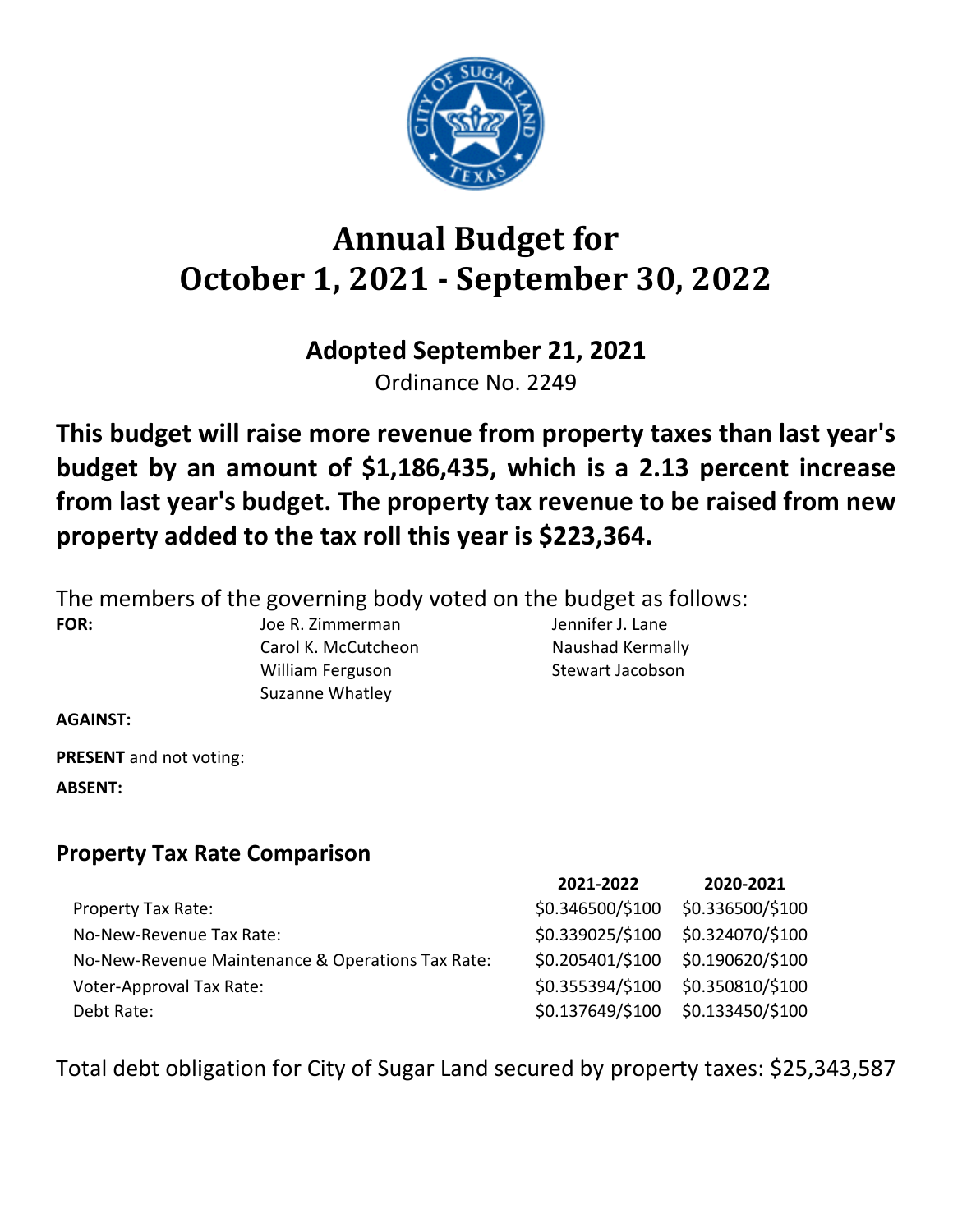#### **CITY OF SUGAR LAND GENERAL FUND INCOME STATEMENT**

|                                      |                     |     | FY21          |                  | <b>FY22</b>      |                          |     |               |
|--------------------------------------|---------------------|-----|---------------|------------------|------------------|--------------------------|-----|---------------|
|                                      | <b>FY20</b>         |     | Current       | FY21             | Base             | <b>FY22</b>              |     | <b>FY22</b>   |
|                                      | Actuals             |     | <b>Budget</b> | Projections      | <b>Budget</b>    | Changes                  |     | <b>Budget</b> |
| <b>REVENUES</b>                      |                     |     |               |                  |                  |                          |     |               |
| <b>Property Taxes</b>                | 30,936,982 \$<br>\$ |     | 32,598,194 \$ | 32,375,378 \$    | 34,164,356 \$    | $\overline{\phantom{a}}$ | Ŝ.  | 34,164,356    |
| Sales Tax                            | 38,080,526          |     | 33,270,851    | 40,302,584       | 39,273,423       |                          |     | 39,273,423    |
| <b>Other Taxes</b>                   | 6,537,655           |     | 6,384,068     | 6,261,761        | 6,274,495        |                          |     | 6,274,495     |
| Licenses & Permits                   | 4,048,651           |     | 3,326,853     | 3,318,883        | 3,628,653        |                          |     | 3,628,653     |
| <b>Charges for Services</b>          | 3,254,724           |     | 3,671,098     | 3,276,225        | 3,745,552        |                          |     | 3,745,552     |
| Fines & Forfeitures                  | 1,318,397           |     | 1,577,979     | 1,145,242        | 1,590,504        |                          |     | 1,590,504     |
| Other                                | 939,665             |     | 1,000,809     | 831,118          | 821,752          | ÷,                       |     | 821,752       |
| Intergovernmental                    | 1,209,564           |     | 9,602,765     | 9,747,044        | 952,322          | ÷,                       |     | 952,322       |
| Interest Income                      | 505,333             |     | 450,000       | 150,000          | 150,000          | $\overline{a}$           |     | 150,000       |
| <b>Operating Revenues</b>            | 86,831,496          |     | 91,882,617    | 97,408,235       | 90,601,057       | $\overline{\phantom{a}}$ |     | 90,601,057    |
| <b>Transfers In</b>                  | 6,774,790           |     | 7,640,543     | 6,140,544        | 7,012,862        | $\blacksquare$           |     | 7,012,862     |
| Non-operating Revenues               | 6,774,790           |     | 7,640,543     | 6,140,544        | 7,012,862        | $\blacksquare$           |     | 7,012,862     |
| <b>Total Revenues</b>                | 93,606,286          |     | 99,523,160    | 103,548,779      | 97,613,919       | $\overline{\phantom{a}}$ |     | 97,613,919    |
| <b>EXPENDITURES</b>                  |                     |     |               |                  |                  |                          |     |               |
| <b>General Government</b>            | 14,553,846          |     | 17,705,098    | 17,705,098       | 15,305,543       | 895,941                  |     | 16,201,484    |
| Finance                              | 4,378,231           |     | 4,784,650     | 4,974,650        | 5,168,606        | 159,980                  |     | 5,328,586     |
| <b>Public Works</b>                  | 12,360,173          |     | 13,968,440    | 13,968,440       | 13,249,626       | 1,184,045                |     | 14,433,671    |
| Parks & Recreation                   | 4,684,227           |     | 5,340,742     | 5,233,878        | 5,191,541        | 260,000                  |     | 5,451,541     |
| <b>Community Development</b>         | 5,454,668           |     | 6,050,040     | 6,050,040        | 5,749,481        | 340,828                  |     | 6,090,309     |
| Environmental & Neighborhood SVC     | 6,180,022           |     | 6,681,866     | 6,681,866        | 6,437,619        | 393,244                  |     | 6,830,863     |
| <b>Police Department</b>             | 21,534,110          |     | 22,632,111    | 22,632,111       | 22,794,475       | 341,507                  |     | 23,135,982    |
| Public Safety Dispatch               | 2,585,042           |     | 3,066,455     | 3,066,455        | 2,960,539        | 8,600                    |     | 2,969,139     |
| <b>Fire Department</b>               | 16,102,307          |     | 16,848,731    | 16,848,731       | 17,487,069       | 193,466                  |     | 17,680,535    |
| <b>Departmental Expenditures</b>     | 87,832,627          |     | 97,078,133    | 97,161,269       | 94,344,499       | 3,777,611                |     | 98,122,110    |
| <b>Transfers to other Funds</b>      | 2,929,456           |     | 1,122,471     | 1,244,335        | 1,448,983        | $\overline{a}$           |     | 1,448,983     |
| Miscellaneous                        | 1,122,288           |     | 1,829,567     | (399, 899)       | 923,224          | 345,000                  |     | 1,268,224     |
| Rebates & Assignments                | 2,457,474           |     | 2,719,531     | 2,706,660        | 2,706,556        | $\overline{\phantom{a}}$ |     | 2,706,556     |
| Non-departmental Expenditures        | 6,509,218           |     | 5,671,569     | 3,551,096        | 5,078,763        | 345,000                  |     | 5,423,763     |
| <b>Total Expenditures</b>            | 94,341,845          |     | 102,749,703   | 100,712,366      | 99,423,262       | 4,122,611                |     | 103,545,873   |
|                                      |                     |     |               |                  |                  |                          |     |               |
| Revenues Over/(Under) Expenditures   | (735, 559)          |     | (3, 226, 542) | 2,836,413        | (1,809,343)      | (4, 122, 611)            |     | (5,931,954)   |
| Fund Balance - Beginning             | 40,275,171          |     | 39,539,612    | 39,539,612       | 42,376,025       |                          |     | 42,376,025    |
| <b>Accrued Sales/Franchise Taxes</b> | (6, 565, 945)       |     | (6, 565, 945) | (6, 565, 945)    | (6, 565, 945)    |                          |     | (6, 565, 945) |
| Fund Balance - Ending                | \$32,973,667        | \$  | 29,747,125    | \$<br>35,810,080 | \$<br>34,000,737 | \$<br>(4, 122, 611)      | -\$ | 29,878,126    |
| Ending Fund Balance- % of Oper Exp   |                     |     | 35%           | 43%              | 38%              |                          |     | 33%           |
| Fund Balance - Requirement           |                     | \$. | 21,462,507 \$ | 20,953,891       | \$<br>22,642,985 |                          | \$  | 22,759,893    |
| Over / (Under) Policy                |                     |     | 8,284,617     | 14,856,189       | 11,357,752       |                          |     | 7,118,233     |

*The following information is included to comply with Local Government Code Section 140.0045*

|                                       | <b>FY20 Actual</b> | FY21 Budget | FY21 Proiection | FY22 Budget | FY22 Budget |
|---------------------------------------|--------------------|-------------|-----------------|-------------|-------------|
| Legal Notice Publication Expenditures | 10.019             | 25.000      | 25.000          | 25.000      | 25.000      |
| Legislative Consultant Expenditures   | 118.267            | 118.200     | 118.200         | 118.200     | 118,200     |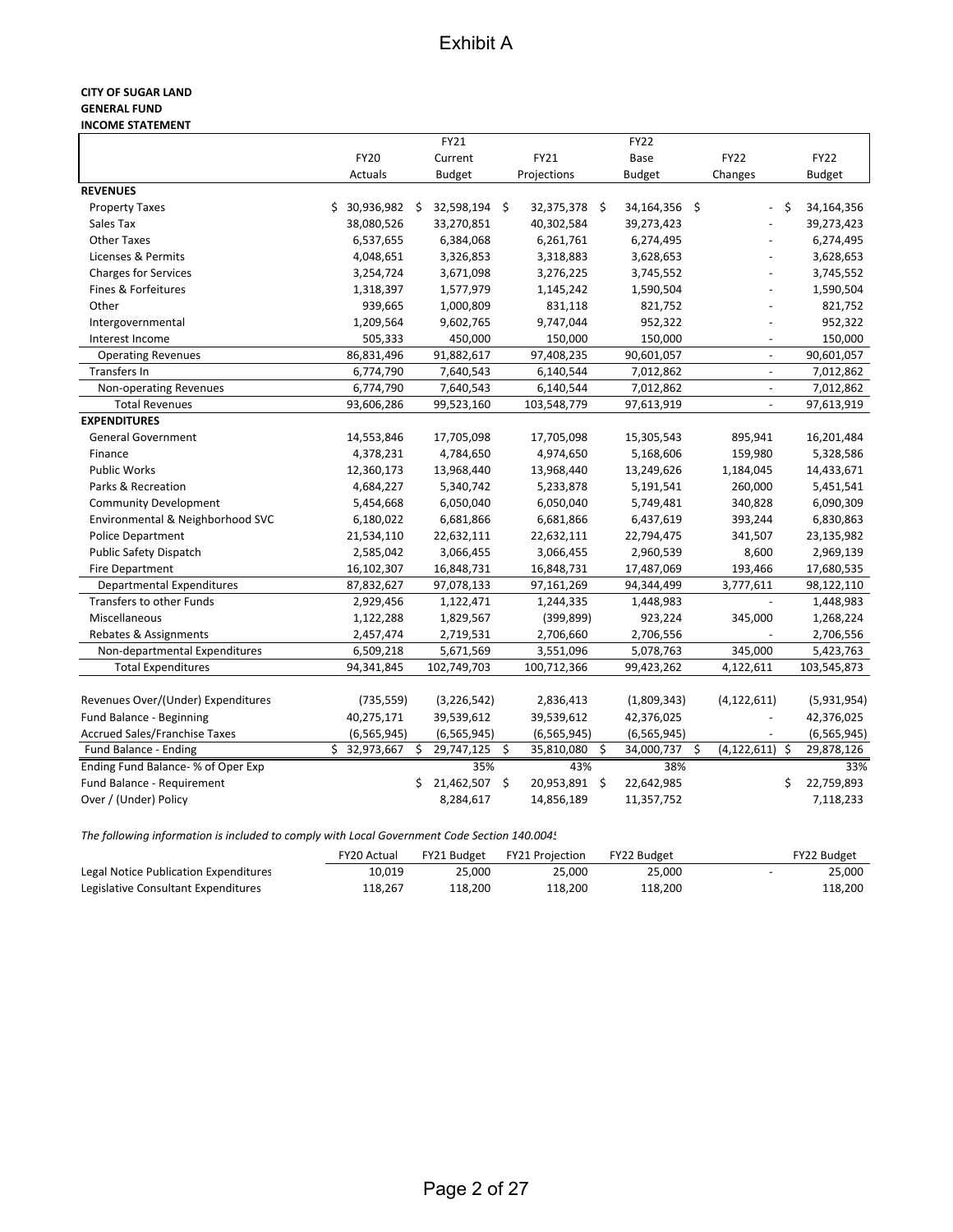#### **CITY OF SUGAR LAND DEBT SERVICE FUND INCOME STATEMENT**

|                                  |    |              |    | FY21          |    |                | <b>FY22</b>   |             |                          |    |               |
|----------------------------------|----|--------------|----|---------------|----|----------------|---------------|-------------|--------------------------|----|---------------|
|                                  |    | <b>FY20</b>  |    | Current       |    | FY21           | Base          | <b>FY22</b> |                          |    | <b>FY22</b>   |
|                                  |    | Actuals      |    | <b>Budget</b> |    | Projections    | <b>Budget</b> | Changes     |                          |    | <b>Budget</b> |
| <b>REVENUES</b>                  |    |              |    |               |    |                |               |             |                          |    |               |
| <b>Current Property Tax</b>      |    | \$20,920,236 | Ŝ. | 21,375,179    | Ŝ. | 21,063,911 \$  | 22,437,904 \$ |             |                          | Ŝ. | 22,437,904    |
| <b>Delinquent Property Taxes</b> |    | 142,477      |    | 53,391        |    | 75,397         | 56,095        |             |                          |    | 56,095        |
| Interest on Investments          |    | 97,631       |    | 50,000        |    | 20,000         | 20,000        |             |                          |    | 20,000        |
| Miscellaneous                    |    | 2            |    |               |    |                |               |             |                          |    |               |
| <b>Bond Proceeds</b>             |    | 13,312,235   |    |               |    | 2,298,682      |               |             |                          |    |               |
| <b>Operating Revenues</b>        |    | 34,472,581   |    | 21,478,570    |    | 23,457,990     | 22,513,999    |             | $\overline{\phantom{a}}$ |    | 22,513,999    |
| <b>Total Transfers In</b>        |    | 7,318,749    |    | 7,319,344     |    | 7,319,344      | 5,738,478     |             |                          |    | 5,738,478     |
| Non-operating Revenues           |    | 7,318,749    |    | 7,319,344     |    | 7,319,344      | 5,738,478     |             | $\overline{a}$           |    | 5,738,478     |
| <b>Total Revenues</b>            |    | 41,791,330   |    | 28,797,914    |    | 30,777,334     | 28,252,477    |             | $\blacksquare$           |    | 28,252,477    |
|                                  |    |              |    |               |    |                |               |             |                          |    |               |
| <b>EXPENDITURES</b>              |    |              |    |               |    |                |               |             |                          |    |               |
| Current Outstanding & New Debt   |    | 26,895,259   |    | 28,688,739    |    | 27,628,699     | 26,663,147    |             |                          |    | 26,663,147    |
| Issuance Costs/Fiscal Fees/Other |    | 136,028      |    | 25,758        |    | 25,758         | 29,758        |             |                          |    | 29,758        |
| Refunding Payment to Escrow      |    | 13,716,083   |    |               |    | 2,298,682      |               |             |                          |    |               |
| <b>Total Debt Service</b>        |    | 40,747,370   |    | 28,714,497    |    | 29,953,139     | 26,692,905    |             | $\blacksquare$           |    | 26,692,905    |
| Rebates & Assignments            |    | 1,684,724    |    | 1,777,268     |    | 1,777,268      | 1,814,726     |             |                          |    | 1,814,726     |
| <b>Transfers to Other Funds</b>  |    | 82,751       |    | 87,154        |    | 87,154         | 107,719       |             |                          |    | 107,719       |
| <b>Total Other Expenditures</b>  |    | 1,767,475    |    | 1,864,422     |    | 1,864,422      | 1,922,445     |             |                          |    | 1,922,445     |
| <b>Total Expenditures</b>        |    | 42,514,845   |    | 30,578,919    |    | 31,817,561     | 28,615,350    |             | $\blacksquare$           |    | 28,615,350    |
|                                  |    |              |    |               |    |                |               |             |                          |    |               |
| <b>CHANGE IN FUND BALANCE</b>    |    | (723, 515)   |    | (1,781,005)   |    | (1,040,227)    | (362, 873)    |             |                          |    | (362, 873)    |
| <b>FUND BALANCE - BEGINNING</b>  |    | 7,914,375    |    | 7,190,860     |    | 7,190,860      | 6,150,633     |             |                          |    | 6,150,633     |
| <b>FUND BALANCE - ENDING</b>     | Ś. | 7,190,860    | Ŝ. | 5,409,855     | \$ | $6,150,633$ \$ | 5,787,760 \$  |             | $\overline{\phantom{a}}$ | \$ | 5,787,760     |
|                                  |    |              |    |               |    |                |               |             |                          |    |               |
| <b>Policy Requirement</b>        | S  | 2,689,526    | \$ | 2,868,874     | Ŝ. | 2,762,870 \$   | 2,666,315 \$  |             | $\overline{\phantom{0}}$ | \$ | 2,666,315     |
| Over/(Under) Policy              |    | 4,501,334    |    | 2,540,981     |    | 3,387,763      | 3,121,445     |             |                          |    | 3,121,445     |
| <b>Policy Requirement</b>        |    | 10%          |    | 10%           |    | 10%            | 10%           |             |                          |    | 10%           |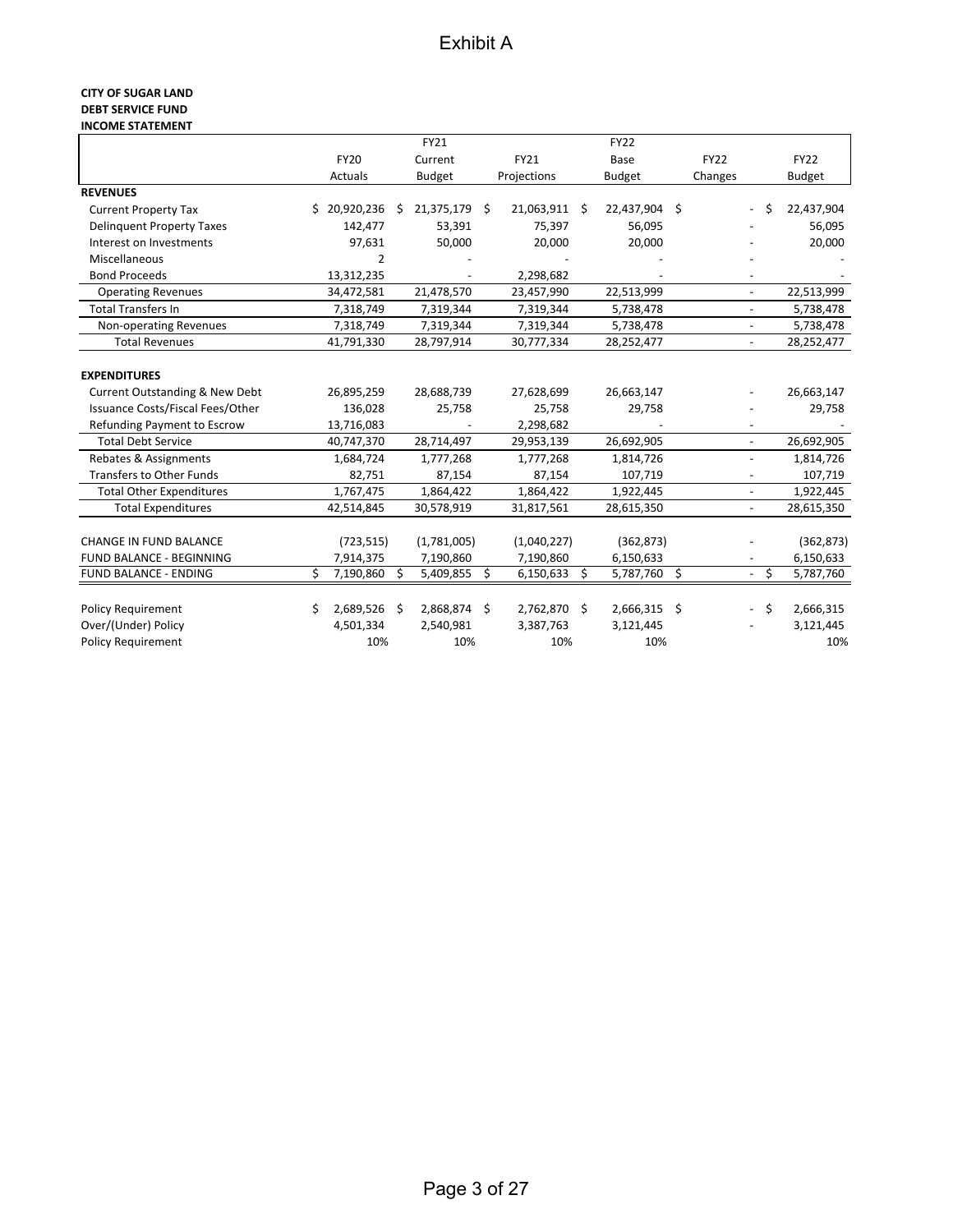#### **CITY OF SUGAR LAND DEBT SERVICE FUND - TAXABLE CO'S INCOME STATEMENT**

|                                           |                 |    | FY21          |             |     | <b>FY22</b>    |  |             |                          |      |                          |  |         |
|-------------------------------------------|-----------------|----|---------------|-------------|-----|----------------|--|-------------|--------------------------|------|--------------------------|--|---------|
|                                           | <b>FY20</b>     |    | Current       | <b>FY21</b> |     | Base           |  | <b>FY22</b> |                          |      | <b>FY22</b>              |  |         |
|                                           | Actuals         |    | <b>Budget</b> | Projections |     | <b>Budget</b>  |  | Changes     |                          |      | <b>Budget</b>            |  |         |
| <b>REVENUES</b>                           |                 |    |               |             |     |                |  |             |                          |      |                          |  |         |
| Rent                                      | \$<br>1,352,228 | Ś. | 1,770,086 \$  | 1,770,903   | - S | $2,005,123$ \$ |  |             |                          | - \$ | 2,005,123                |  |         |
| Interest Income                           | 5,750           |    | 7,500         | 250         |     | 750            |  |             | $\overline{\phantom{0}}$ |      | 750                      |  |         |
| <b>Total Revenues</b>                     | 1,357,978       |    | 1,777,586     | 1,771,153   |     | 2,005,873      |  |             | $\overline{\phantom{a}}$ |      | 2,005,873                |  |         |
| <b>EXPENDITURES</b>                       |                 |    |               |             |     |                |  |             |                          |      |                          |  |         |
| <b>Current Outstanding &amp; New Debt</b> | 1,590,399       |    | 1,593,699     | 1,593,699   |     | 1,591,099      |  |             | $\overline{\phantom{a}}$ |      | 1,591,099                |  |         |
| Fiscal Fees/Other                         | 750             |    | 1,000         | 750         |     | 750            |  |             | $\overline{\phantom{a}}$ |      | 750                      |  |         |
| <b>Total Expenditures</b>                 | 1,591,149       |    | 1,594,699     | 1,594,449   |     | 1,591,849      |  |             | $\overline{\phantom{a}}$ |      | 1,591,849                |  |         |
| Change in Fund Balance                    | (233, 170)      |    | 182,887       | 176,704     |     | 414,024        |  |             |                          |      | $\overline{\phantom{a}}$ |  | 414,024 |
| Fund Balance - Beginning                  | 932,862         |    | 699,692       | 699,692     |     | 876,396        |  |             | $\overline{\phantom{a}}$ |      | 876,396                  |  |         |
| Fund Balance - Ending                     | 699,692         | Ś  | 882,579 \$    | 876,396 \$  |     | 1,290,420 \$   |  |             | $\sim$                   | -\$  | 1,290,420                |  |         |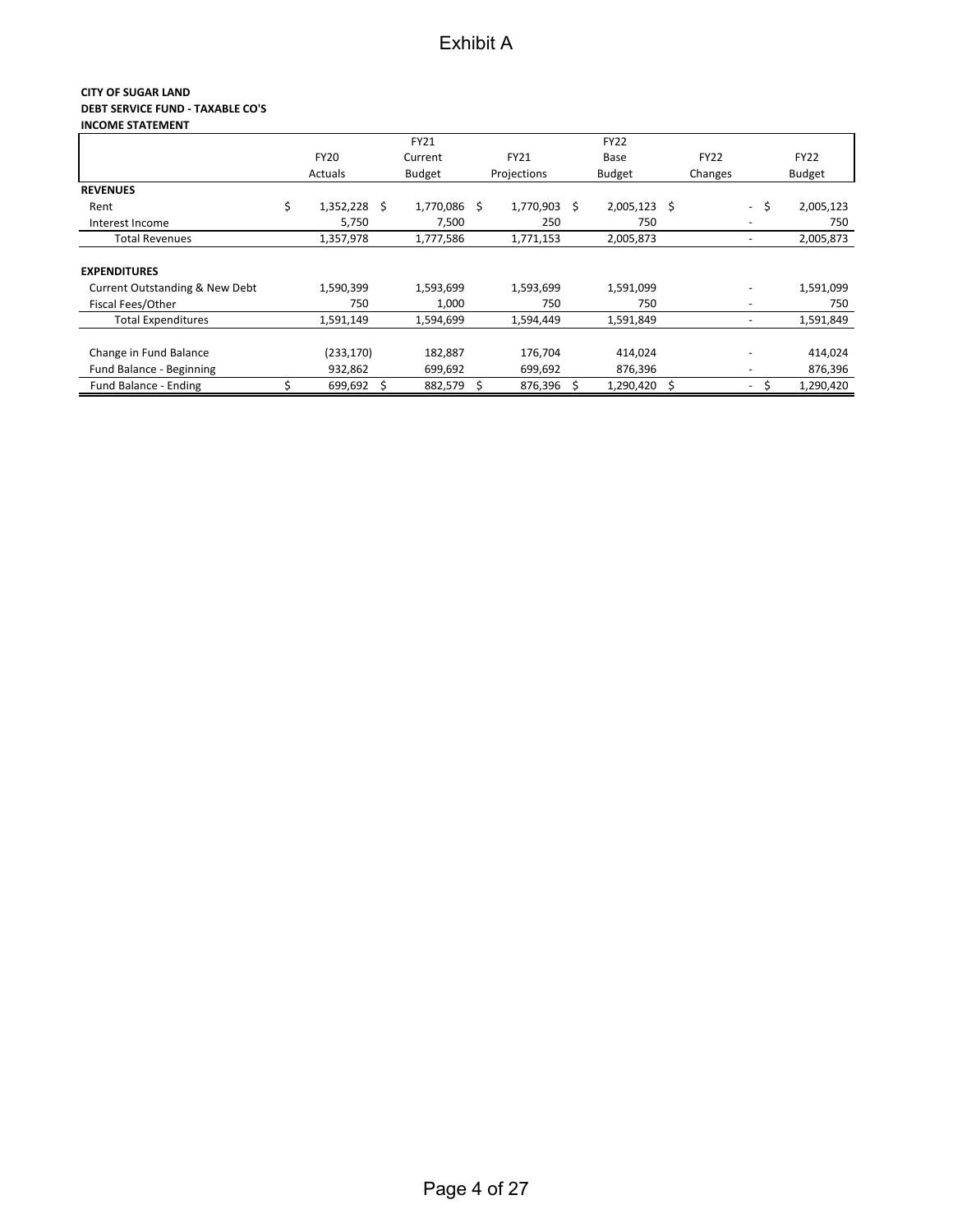#### **CITY OF SUGAR LAND ENTERPRISE FUND ‐ UTILITY SYSTEM INCOME STATEMENT**

|                                         |                  | FY21             |                  | <b>FY22</b>      |                          |               |
|-----------------------------------------|------------------|------------------|------------------|------------------|--------------------------|---------------|
|                                         | <b>FY20</b>      | Current          | <b>FY21</b>      | Base             | <b>FY22</b>              | <b>FY22</b>   |
|                                         | Actuals          | <b>Budget</b>    | Projections      | <b>Budget</b>    | Changes                  | <b>Budget</b> |
| <b>REVENUES</b>                         |                  |                  |                  |                  |                          |               |
| <b>Charges for Services</b>             | $$33,060,259$ \$ | 36,484,590 \$    | 33,530,152 \$    | 39,511,660 \$    | \$                       | 39,511,660    |
| <b>Surface Water Fees</b>               | 14,528,750       | 17,609,959       | 17,198,430       | 21,558,692       |                          | 21,558,692    |
| <b>Tap Fees</b>                         | 165,875          | 106,620          | 115,000          | 106,620          |                          | 106,620       |
| Interest Income                         | 282,434          | 131,001          | 55,000           | 115,628          |                          | 115,628       |
| Miscellaneous                           | 1,948,428        | 739,426          | 1,732,405        | 739,426          | $\overline{\phantom{a}}$ | 739,426       |
| <b>Operating Revenues</b>               | 49,985,747       | 55,071,596       | 52,630,987       | 62,032,025       | $\overline{a}$           | 62,032,025    |
| <b>Bond Proceeds</b>                    | 7,706,247        | 11,321,700       | 28,144,681       | 23,899,400       |                          | 23,899,400    |
| Transfers In - PID                      | 43,881           | 42,981           | 42,981           | 42,081           |                          | 42,081        |
| Transfers In - Connection Fees          | 868,019          | 868,019          | 868,019          | 868,019          |                          | 868,019       |
| Non-operating Revenues                  | 8,618,147        | 12,232,700       | 29,055,681       | 24,809,500       | $\blacksquare$           | 24,809,500    |
| <b>Total Revenues</b>                   | 58,603,893       | 67,304,296       | 81,686,668       | 86,841,525       | $\overline{a}$           | 86,841,525    |
|                                         |                  |                  |                  |                  |                          |               |
| <b>EXPENDITURES</b>                     |                  |                  |                  |                  |                          |               |
| <b>Utility Administration</b>           | 1,136,196        | 1,201,001        | 1,201,001        | 779,560          |                          | 779,560       |
| <b>Water Distribution</b>               | 2,440,204        | 2,652,025        | 2,652,025        | 2,721,271        | 68,750                   | 2,790,021     |
| <b>Water Production</b>                 | 2,652,966        | 2,883,143        | 2,883,143        | 3,036,808        | 444,500                  | 3,481,308     |
| <b>Wastewater Collection</b>            | 1,290,869        | 1,731,053        | 1,731,053        | 1,503,932        | 6,750                    | 1,510,682     |
| <b>Wastewater Treatment</b>             | 6,251,714        | 6,407,901        | 6,407,901        | 6,409,670        | 206,750                  | 6,616,420     |
| <b>Customer Service</b>                 | 1,307,496        | 2,073,041        | 2,073,041        | 1,509,959        | 57,500                   | 1,567,459     |
| <b>Water Quality</b>                    | 611,227          | 722,752          | 722,752          | 720,162          | 2,500                    | 722,662       |
| <b>Water Conservation</b>               | 143,186          | 308,459          | 308,459          | 298,616          |                          | 298,616       |
| Treasury                                | 1,691,261        | 1,765,065        | 1,765,065        | 1,843,337        |                          | 1,843,337     |
| Surface Water                           | 6,420,910        | 7,867,182        | 7,867,182        | 7,653,711        | 140,750                  | 7,794,461     |
| <b>Total Operating Expenditures</b>     | 23,946,029       | 27,611,622       | 27,611,622       | 26,477,026       | 927,500                  | 27,404,526    |
| Debt Service                            | 16,806,485       | 17,967,289       | 17,823,835       | 19,697,943       |                          | 19,697,943    |
| Payment to Escrow Account               |                  |                  | 16,641,494       |                  |                          |               |
| <b>Transfers Out</b>                    | 11,076,820       | 10,025,942       | 10,025,942       | 9,263,725        |                          | 9,263,725     |
| Miscellaneous                           | 390,231          | 395,912          | 398,212          | 580,312          |                          | 580,312       |
| Contingency                             |                  | 534,830          | 534,830          | 538,875          |                          | 538,875       |
| <b>CIP Transfers</b>                    | 7,048,250        | 11,321,700       | 11,477,500       | 23,899,400       |                          | 23,899,400    |
| PAYG - CIP                              | 2,000,000        | 2,000,000        | 2,000,000        | 2,000,000        |                          | 2,000,000     |
| <b>Total Non-Operating Expenditures</b> | 37,321,786       | 42,245,673       | 58,901,813       | 55,980,255       |                          | 55,980,255    |
| <b>Total Expenditures</b>               | 61,267,814       | 69,857,295       | 86,513,435       | 82,457,281       | 927,500.00               | 83,384,781    |
|                                         |                  |                  |                  |                  |                          |               |
| Revenues Over/(Under) Expenditures      | (2,663,921)      | (2,552,999)      | (4,826,768)      | 4,384,244        | (927, 500)               | 3,456,744     |
| Fund Balance - Beginning                | 24,570,818       | 21,906,897       | 21,906,897       | 17,080,129       |                          | 17,080,129    |
| Reserve - Debt Service                  | (9, 157, 288)    | (6, 200, 539)    | (7,074,899)      | (7,462,777)      |                          | (7,462,777)   |
| Fund Balance - Ending                   | \$12,749,609     | \$<br>13,153,359 | \$<br>10,005,230 | \$<br>14,001,596 | \$<br>(927, 500)<br>\$   | 13,074,096    |
|                                         |                  |                  |                  |                  |                          |               |
| <b>Bond Coverage</b>                    | 1.55             | 1.53             | 1.40             | 1.61             |                          | 1.57          |
| Target                                  | 1.25             | 1.25             | 1.25             | 1.25             |                          | 1.25          |
| <b>Operating Reserves</b>               | 53%              | 48%              | 36%              | 53%              |                          | 48%           |
| Target                                  | 25%              | 25%              | 25%              | 25%              |                          | 25%           |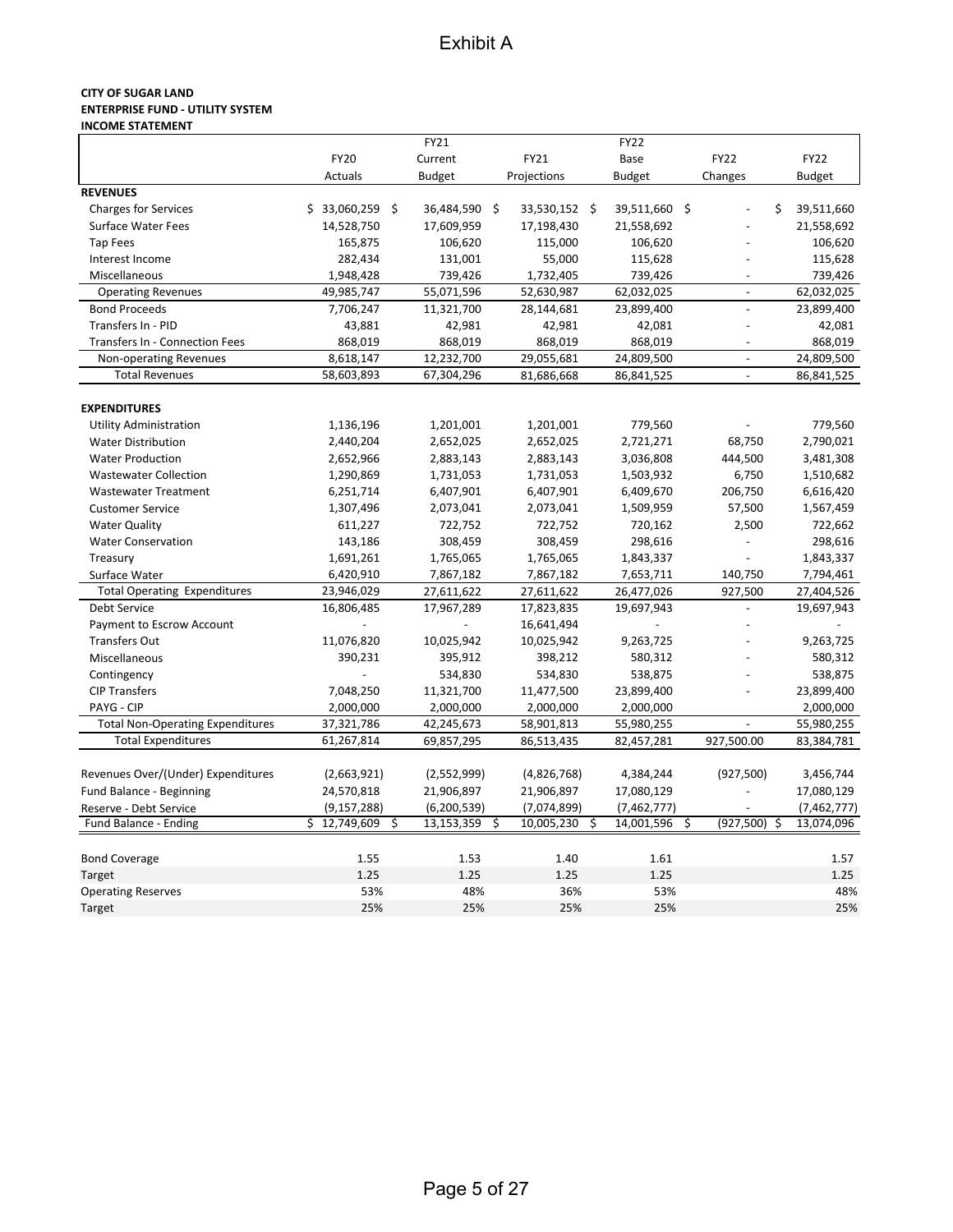#### **CITY OF SUGAR LAND ENTERPRISE FUND - AIRPORT INCOME STATEMENT**

|                                         |                 | FY21            |    |               | <b>FY22</b>   |                          |               |
|-----------------------------------------|-----------------|-----------------|----|---------------|---------------|--------------------------|---------------|
|                                         | <b>FY20</b>     | Current         |    | FY21          | Base          | <b>FY22</b>              | <b>FY22</b>   |
|                                         | Actuals         | <b>Budget</b>   |    | Projections   | <b>Budget</b> | Changes                  | <b>Budget</b> |
| <b>REVENUES</b>                         |                 |                 |    |               |               |                          |               |
| <b>Fuel Sales</b>                       | \$<br>9,754,411 | \$11,880,383    | Ŝ. | 12,165,136 \$ | 14,399,627 \$ | Ŝ.                       | 14,399,627    |
| Hangar Leases                           | 1,772,212       | 1,751,477       |    | 1,795,535     | 1,739,535     |                          | 1,739,535     |
| <b>Charges for Services</b>             | 359,832         | 303,271         |    | 484,078       | 435,150       |                          | 435,150       |
| Interest Income                         | 65,740          | 102,000         |    | 21,510        | 50,000        |                          | 50,000        |
| <b>Other Revenues</b>                   | 370,339         | 354,971         |    | 292,210       | 425,000       |                          | 425,000       |
| Miscellaneous                           | 211,660         | 172,622         |    | 201,149       | 210,000       |                          | 210,000       |
| <b>Operating Revenues</b>               | 12,534,195      | 14,564,724      |    | 14,959,618    | 17,259,312    | $\overline{\phantom{a}}$ | 17,259,312    |
| <b>Bond Proceeds</b>                    |                 | 765,000         |    | 2,138,089     | 450,396       | $\overline{a}$           | 450,396       |
| <b>Grant Proceeds</b>                   | 174,204         | 50,000          |    | 50,000        | 50,000        |                          | 50,000        |
| <b>Transfer from Other Funds</b>        | 191,560         | 179,435         |    | 189,435       | 225,000       | $\overline{\phantom{0}}$ | 225,000       |
| Non-Operating Revenues                  | 365,764         | 994,435         |    | 2,377,524     | 725,396       | $\overline{\phantom{a}}$ | 725,396       |
| <b>Total Revenues</b>                   | 12,899,959      | 15,559,159      |    | 17,337,142    | 17,984,708    | $\blacksquare$           | 17,984,708    |
|                                         |                 |                 |    |               |               |                          |               |
| <b>EXPENDITURES</b>                     |                 |                 |    |               |               |                          |               |
| <b>Airport Administration</b>           | 885,755         | 1,219,496       |    | 1,219,496     | 1,050,471     |                          | 1,050,471     |
| <b>Airfield Operations</b>              | 194,101         | 301,674         |    | 301,674       | 305,349       |                          | 305,349       |
| <b>FBO Services</b>                     | 7,159,925       | 8,649,458       |    | 9,356,458     | 10,888,644    | 16,500                   | 10,905,144    |
| Café Select                             | 219,702         | 267,239         |    | 267,239       | 270,512       |                          | 270,512       |
| Maintenance and Operations              | 1,080,070       | 1,136,689       |    | 1,136,689     | 1,153,345     | 125,000                  | 1,278,345     |
| U.S. Customs                            | 225,155         | 442,890         |    | 442,890       | 301,760       | 50,000                   | 351,760       |
| <b>Total Operating Expenditures</b>     | 9,764,709       | 12,017,446      |    | 12,724,446    | 13,970,081    | 191,500                  | 14,161,581    |
| <b>Operating Transfers Out</b>          | 1,107,354       | 1,240,949       |    | 1,240,949     | 1,284,208     |                          | 1,284,208     |
| Transfers Out - Bond CIP                | 1,800,000       | 750,000         |    | 750,000       | 441,565       |                          | 441,565       |
| Transfers Out - Non-Bond CIP            | 402,196         |                 |    |               |               |                          |               |
| Debt Service                            | 1,304,145       | 1,412,923       |    | 2,755,412     | 1,388,447     |                          | 1,388,447     |
| Miscellaneous                           | 189,888         | 192,251         |    | 201,801       | 214,131       |                          | 214,131       |
| <b>Total Non-Operating Expenditures</b> | 4,803,583       | 3,596,123       |    | 4,948,162     | 3,328,351     |                          | 3,328,351     |
| <b>Total Expenditures</b>               | 14,568,292      | 15,613,569      |    | 17,672,608    | 17,298,432    | 191,500                  | 17,489,932    |
|                                         |                 |                 |    |               |               |                          |               |
| Revenues Over/(Under) Expenditures      | (1,668,332)     | (54, 410)       |    | (335, 466)    | 686,276       | (191, 500)               | 494,776       |
| Fund Balance - Beginning                | 3,887,117       | 4,079,185       |    | 4,079,185     | 3,743,719     |                          | 3,743,719     |
| Debt Service Reserve                    | (994, 988)      | (841, 145)      |    | (841, 145)    | (841, 145)    |                          | (841, 145)    |
| Fund Balance - Ending                   | \$<br>1,223,797 | \$<br>3,183,630 |    | 2,902,574     | 3,588,850     | \$<br>$(191,500)$ \$     | 3,397,350     |
|                                         |                 |                 |    |               |               |                          |               |
| CASH EQ. RESERVE RATIO (25% min)        | 32%             | 59%             |    | 47%           | 66%           |                          | 61%           |
| BOND COVERAGE (1.25x min)               | 1.26            | 2.11            |    | 1.89          | 2.43          |                          | 2.30          |
| <b>FUEL GALLONS SOLD</b>                | 2,694,631       | 2,951,075       |    | 3,025,431     | 3,269,707     |                          | 3,269,707     |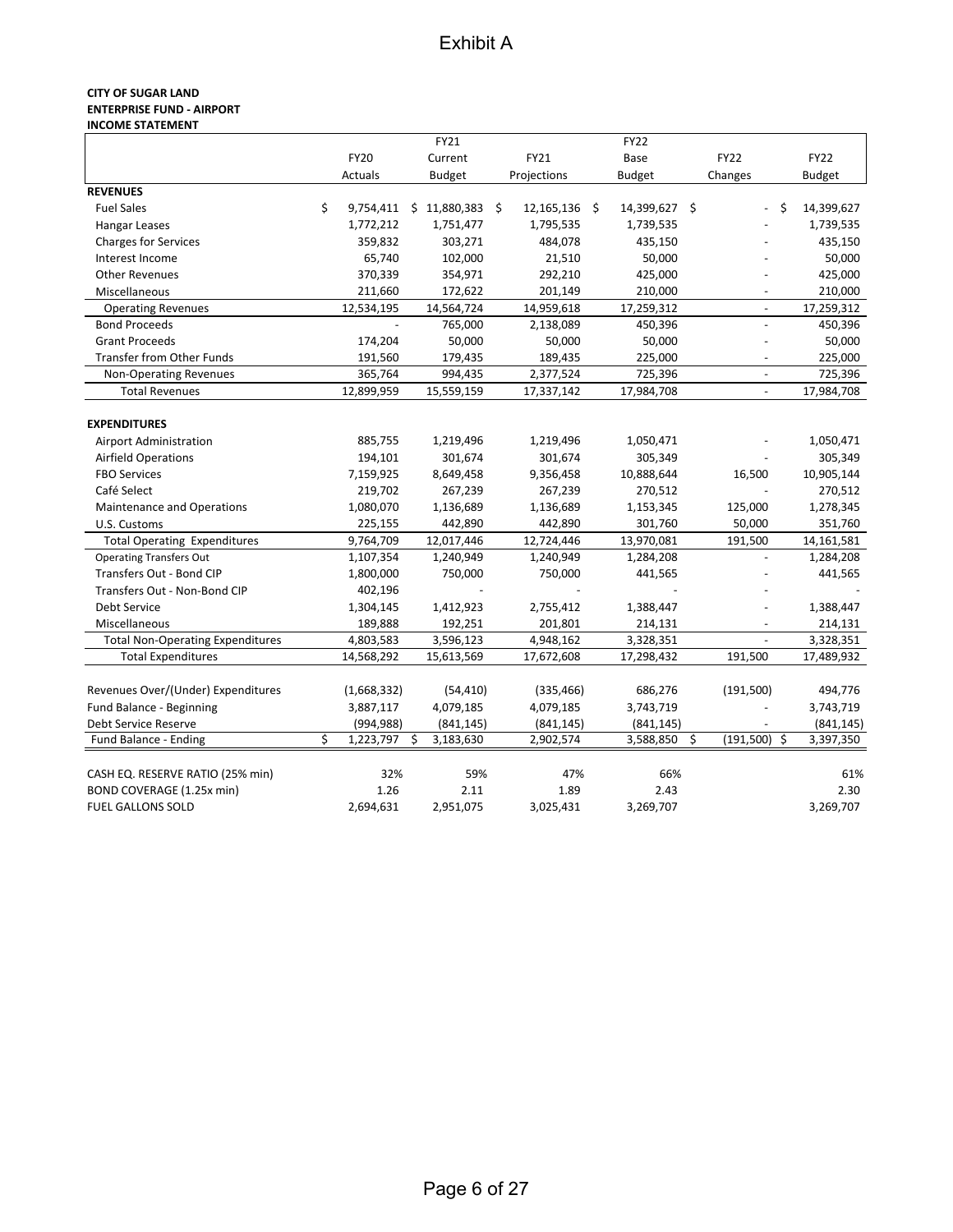#### **CITY OF SUGAR LAND ENTERPRISE FUND - SOLID WASTE INCOME STATEMENT**

|                                         |                 |    | FY21       |    |             |    | <b>FY22</b>    |      |                          |               |
|-----------------------------------------|-----------------|----|------------|----|-------------|----|----------------|------|--------------------------|---------------|
|                                         | <b>FY20</b>     |    | Current    |    | FY21        |    | Base           |      | <b>FY22</b>              | <b>FY22</b>   |
|                                         | Actuals         |    | Budget     |    | Projections |    | <b>Budget</b>  |      | Changes                  | <b>Budget</b> |
| <b>REVENUES</b>                         |                 |    |            |    |             |    |                |      |                          |               |
| Solid Waste Collections                 | \$<br>8,165,005 | Ś. | 8,319,192  | Ŝ. | 8,354,192   | Ŝ. | $8,532,543$ \$ |      | \$<br>$\sim$             | 8,532,543     |
| <b>Franchise Fees</b>                   | 690,082         |    | 717,164    |    | 718,307     |    | 720,000        |      |                          | 720,000       |
| <b>Commercial SW License</b>            | 11,492          |    | 13,200     |    | 13,200      |    | 13,200         |      |                          | 13,200        |
| Miscellaneous                           | 14,766          |    | 63,831     |    | 133,079     |    |                |      |                          |               |
| <b>Recycling Programs</b>               | 949             |    | 228        |    |             |    |                |      |                          |               |
| Interest Income                         | 3,015           |    | 6,000      |    | 100         |    | 75             |      |                          | 75            |
| <b>Total Revenues</b>                   | 8,885,309       |    | 9,119,615  |    | 9,218,878   |    | 9,265,818      |      | $\overline{a}$           | 9,265,818     |
| <b>EXPENDITURES</b>                     |                 |    |            |    |             |    |                |      |                          |               |
| <b>Contractual Services</b>             | 7,968,107       |    | 8,137,684  |    | 8,149,325   |    | 8,347,748      |      |                          | 8,347,748     |
| Salary & Benefits                       | 266,809         |    | 271,175    |    | 271,175     |    | 273,502        |      |                          | 273,502       |
| <b>Education Programs</b>               | 14,184          |    | 20,502     |    | 20,502      |    |                |      |                          |               |
| <b>Operations &amp; Maintenance</b>     | 70,921          |    | 835,287    |    | 924,134     |    | 71,537         |      | 1,800                    | 73,337        |
| <b>Total Operating Expenditures</b>     | 8,320,021       |    | 9,264,648  |    | 9,365,137   |    | 8,692,787      |      | 1,800                    | 8,694,587     |
| Miscellaneous                           |                 |    | 20,000     |    | 20,000      |    | 70,000         |      |                          | 70,000        |
| <b>Transfers Out</b>                    | 418,491         |    | 456,745    |    | 456,745     |    | 503,257        |      |                          | 503,257       |
| <b>Total Non-Operating Expenditures</b> | 418,491         |    | 476,745    |    | 476,745     |    | 573,257        |      | $\overline{\phantom{a}}$ | 573,257       |
| <b>Total Expenditures</b>               | 8,738,512       |    | 9,741,393  |    | 9,841,882   |    | 9,266,044      |      | 1,800                    | 9,267,844     |
|                                         |                 |    |            |    |             |    |                |      |                          |               |
| Revenues Over/(Under) Expenditures      | 146,797         |    | (621, 778) |    | (623,004)   |    | (226)          |      | (1,800)                  | (2,026)       |
| Fund Balance - Beginning                | 635,746         |    | 782,543    |    | 782,543     |    | 159,539        |      |                          | 159,539       |
| Fund Balance - Ending                   | \$<br>782,543   | \$ | 160,765    | \$ | 159,539     | \$ | 159,313        | - \$ | $(1,800)$ \$             | 157,513       |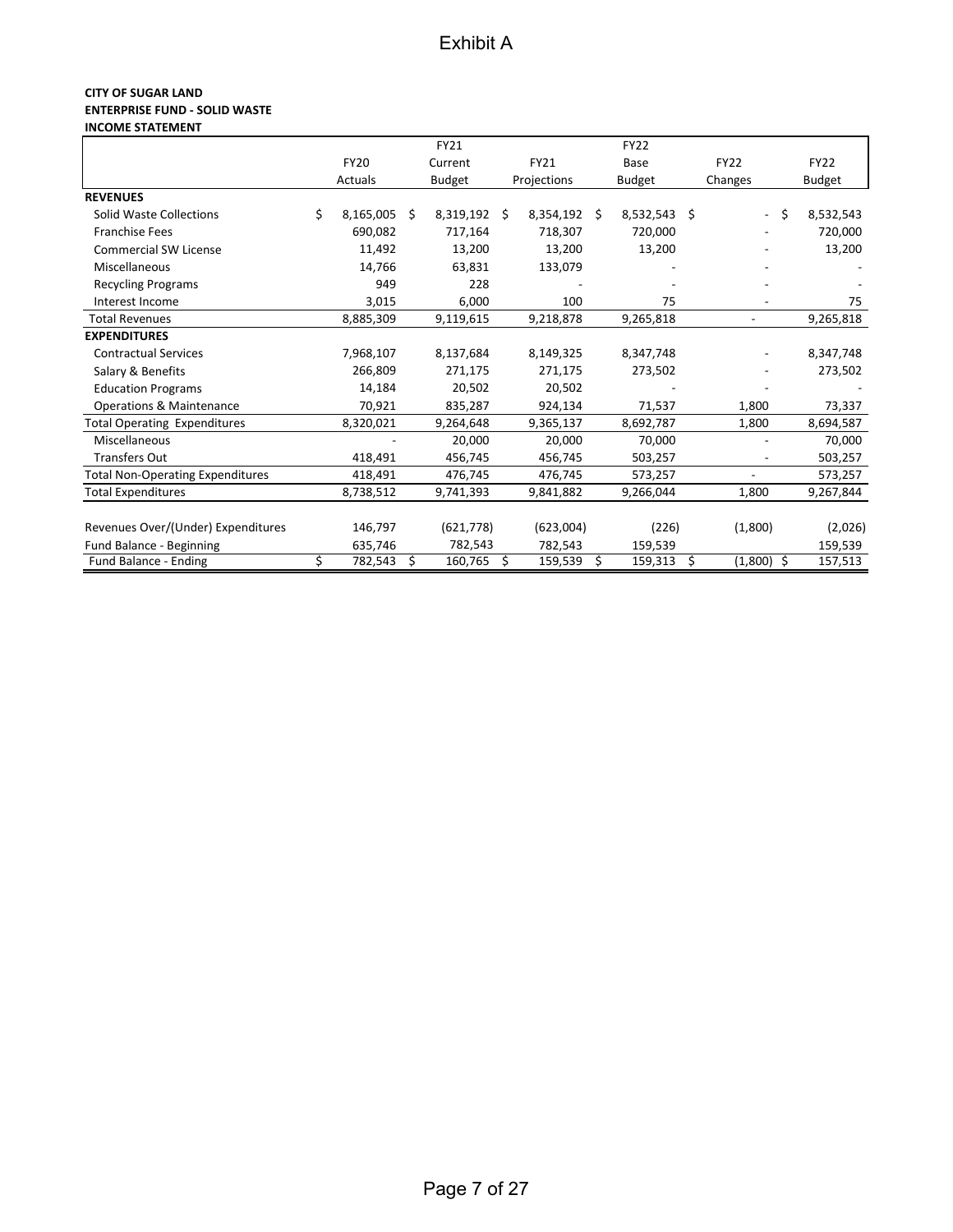#### **CITY OF SUGAR LAND INTERNAL SERVICE FUND - EMPLOYEE BENEFITS INCOME STATEMENT**

|                                         |    |             |    | FY21          |   |             |    | <b>FY22</b>   |             |                          |    |               |
|-----------------------------------------|----|-------------|----|---------------|---|-------------|----|---------------|-------------|--------------------------|----|---------------|
|                                         |    | <b>FY20</b> |    | Current       |   | FY21        |    | Base          | <b>FY22</b> |                          |    | <b>FY22</b>   |
|                                         |    | Actuals     |    | <b>Budget</b> |   | Projections |    | <b>Budget</b> | Changes     |                          |    | <b>Budget</b> |
| <b>REVENUES</b>                         |    |             |    |               |   |             |    |               |             |                          |    |               |
| Contributions                           | Ś  | 12,363,977  | Ŝ  | 12,000,036 \$ |   | 12,608,924  | Ś. | 13,083,881 \$ |             | $\overline{\phantom{0}}$ | Ś. | 13,083,881    |
| Miscellaneous                           |    | 950,995     |    | 2,219,853     |   | 1,925,693   |    | 1,954,394     |             |                          |    | 1,954,394     |
| Interest Income                         |    | 5,187       |    | 5,000         |   | 621         |    | 621           |             |                          |    | 621           |
| Transfers in                            |    | 183,155     |    |               |   |             |    |               |             |                          |    |               |
| <b>Total Revenues</b>                   |    | 13,503,314  |    | 14,224,889    |   | 14,535,238  |    | 15,038,896    |             |                          |    | 15,038,896    |
| <b>EXPENDITURES</b>                     |    |             |    |               |   |             |    |               |             |                          |    |               |
| Premiums & Claims                       |    | 11,588,459  |    | 13,540,937    |   | 13,165,400  |    | 14,127,767    |             |                          |    | 14,127,767    |
| Other                                   |    | 649,916     |    | 736,291       |   | 699,095     |    | 708,620       |             |                          |    | 708,620       |
| <b>Total Operating Expenditures</b>     |    | 12,238,376  |    | 14,277,228    |   | 13,864,495  |    | 14,836,387    |             |                          |    | 14,836,387    |
| <b>Transfers to Other Funds</b>         |    |             |    |               |   |             |    |               |             |                          |    |               |
| Miscellaneous                           |    |             |    |               |   |             |    |               |             |                          |    |               |
| <b>Total Non-Operating Expenditures</b> |    |             |    |               |   |             |    |               |             |                          |    |               |
| <b>Total Expenditures</b>               |    | 12,238,376  |    | 14,277,228    |   | 13,864,495  |    | 14,836,387    |             | ۰                        |    | 14,836,387    |
| Revenues Over/(Under) Exp               |    | 1,264,939   |    | (52, 339)     |   | 670,743     |    | 202,509       |             |                          |    | 202,509       |
|                                         |    |             |    |               |   |             |    |               |             |                          |    |               |
| Cash Equivalent Balance - Beginning     |    | 1,735,242   |    | 2,720,013     |   | 2,720,013   |    | 3,390,756     |             |                          |    | 3,390,756     |
| Reserve for Self Insurance              |    | (1,745,656) |    | (2,328,237)   |   | (2,328,237) |    | (2,420,562)   |             |                          |    | (2,420,562)   |
| Cash Equivalent Balance - Ending        | \$ | 1,254,525   | Ŝ. | 339,437       | S | 1,062,519   |    | 1,172,703     | \$          | $\overline{\phantom{a}}$ | \$ | 1,172,703     |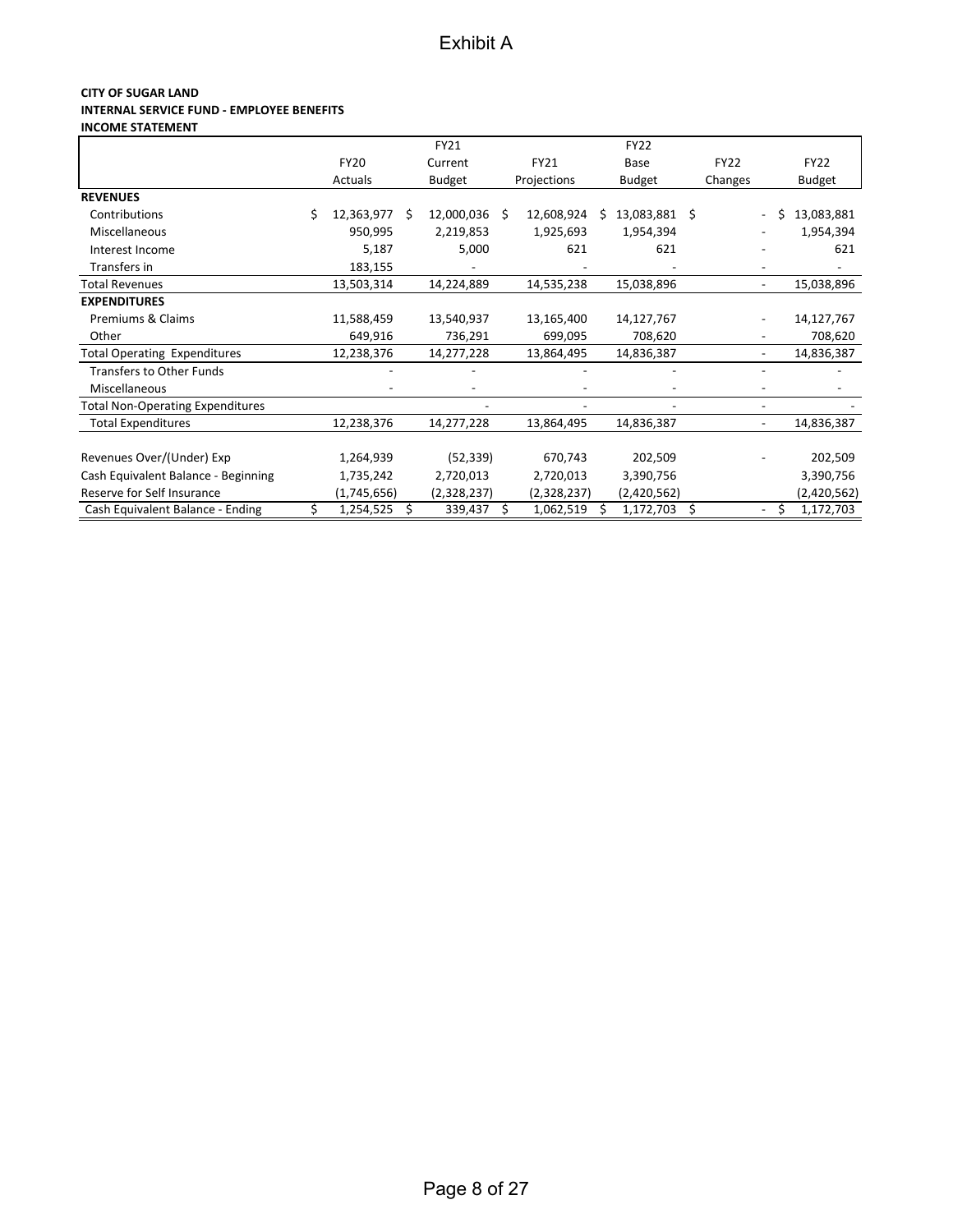#### **CITY OF SUGAR LAND INTERNAL SERVICE FUND - FLEET REPLACEMENT FUND INCOME STATEMENT**

|                                    |                 | <b>FY21</b>   |             |    | <b>FY22</b>   |                              |                 |
|------------------------------------|-----------------|---------------|-------------|----|---------------|------------------------------|-----------------|
|                                    | <b>FY20</b>     | Current       | <b>FY21</b> |    | Base          | <b>FY22</b>                  | <b>FY22</b>     |
|                                    | Actuals         | <b>Budget</b> | Projections |    | <b>Budget</b> | Changes                      | <b>Budget</b>   |
| <b>REVENUES</b>                    |                 |               |             |    |               |                              |                 |
| Sale of Property                   | \$<br>36,301 \$ | 125,000 \$    | 125,000     | Ŝ. | 125,000 \$    | $\qquad \qquad \blacksquare$ | \$<br>125,000   |
| Interest Income                    | 40,965          | 60,000        | 5,000       |    | 5,000         | $\overline{\phantom{a}}$     | 5,000           |
| <b>Transfers From Other Funds</b>  | 1,770,821       | 731,636       | 731,636     |    | 942,463       |                              | 942,463         |
| Miscellaneous                      | 26,834          | 70,000        | 46,608      |    | 25,000        | $\overline{\phantom{a}}$     | 25,000          |
| <b>Total Revenues</b>              | 1,874,921       | 986,636       | 908,244     |    | 1,097,463     | $\overline{\phantom{a}}$     | 1,097,463       |
| <b>EXPENDITURES</b>                |                 |               |             |    |               |                              |                 |
| Vehicles & Contractual Service     | 1,913,461       | 1,110,224     | 1,173,883   |    | 1,795,776     |                              | 1,795,776       |
| <b>Miscellaneous</b>               |                 | 1,500,000     |             |    |               |                              |                 |
| <b>Total Expenditures</b>          | 1,913,461       | 2,610,224     | 1,173,883   |    | 1,795,776     |                              | 1,795,776       |
| Revenues Over/(Under) Expenditures | (38, 540)       | (1,623,588)   | (265, 639)  |    | (698, 313)    |                              | (698, 313)      |
| Fund Balance - Beginning           | 3,502,096       | 3,463,556     | 3,463,556   |    | 3,197,917     |                              | 3,197,917       |
| Fund Balance - Ending              | 3,463,556       | 1,839,968     | 3,197,917   | S  | 2,499,604     | \$                           | \$<br>2,499,604 |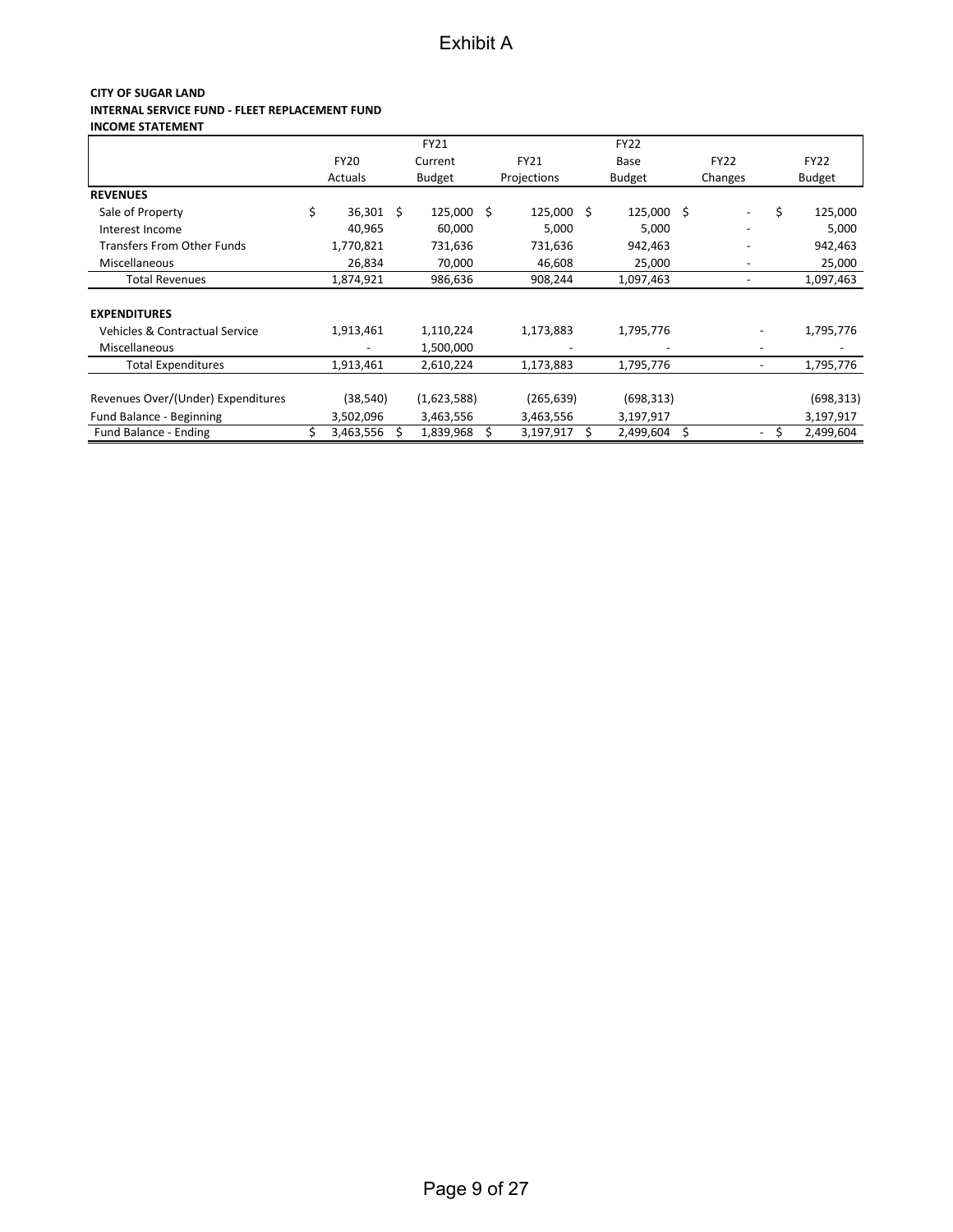### **CITY OF SUGAR LAND INTERNAL SERVICE FUND - HIGH-TECH REPLACEMENT FUND**

**INCOME STATEMENT**

|                                    |                  | <b>FY21</b>   |             | <b>FY22</b>   |             |                          |      |               |
|------------------------------------|------------------|---------------|-------------|---------------|-------------|--------------------------|------|---------------|
|                                    | <b>FY20</b>      | Current       | <b>FY21</b> | Base          | <b>FY22</b> |                          |      | <b>FY22</b>   |
|                                    | Actuals          | <b>Budget</b> | Projections | <b>Budget</b> | Changes     |                          |      | <b>Budget</b> |
| <b>REVENUES</b>                    |                  |               |             |               |             |                          |      |               |
| Sale of Capital Property           | \$<br>$3,704$ \$ | $2,170$ \$    | $2,170$ \$  | $2,170$ \$    |             |                          | - \$ | 2,170         |
| Interest Income                    | 32,275           | 53,000        | 1,500       | 1,500         |             |                          |      | 1,500         |
| Transfers in                       | 1,290,048        | 671,778       | 671,778     | 796,180       |             | $\overline{\phantom{a}}$ |      | 796,180       |
| <b>Total Revenues</b>              | 1,326,027        | 726,948       | 675,448     | 799,850       |             |                          |      | 799,850       |
| <b>EXPENDITURES</b>                |                  |               |             |               |             |                          |      |               |
| Equipment & Contractual Services   | 631,293          | 2,010,472     | 2,010,472   | 1,910,005     |             | $\overline{\phantom{0}}$ |      | 1,910,005     |
| <b>Total Expenditures</b>          | 631,293          | 2,010,472     | 2,010,472   | 1,910,005     |             |                          |      | 1,910,005     |
| Revenues Over/(Under) Expenditures | 694,734          | (1, 283, 524) | (1,335,024) | (1, 110, 155) |             |                          |      | (1, 110, 155) |
| Fund Balance - Beginning           | 2,641,918        | 3,336,652     | 3,336,652   | 2,001,628     |             | $\overline{\phantom{a}}$ |      | 2,001,628     |
| Fund Balance - Ending              | \$<br>3,336,652  | 2,053,128     | 2,001,628   | 891,473       | \$          | $\overline{\phantom{a}}$ |      | 891,473       |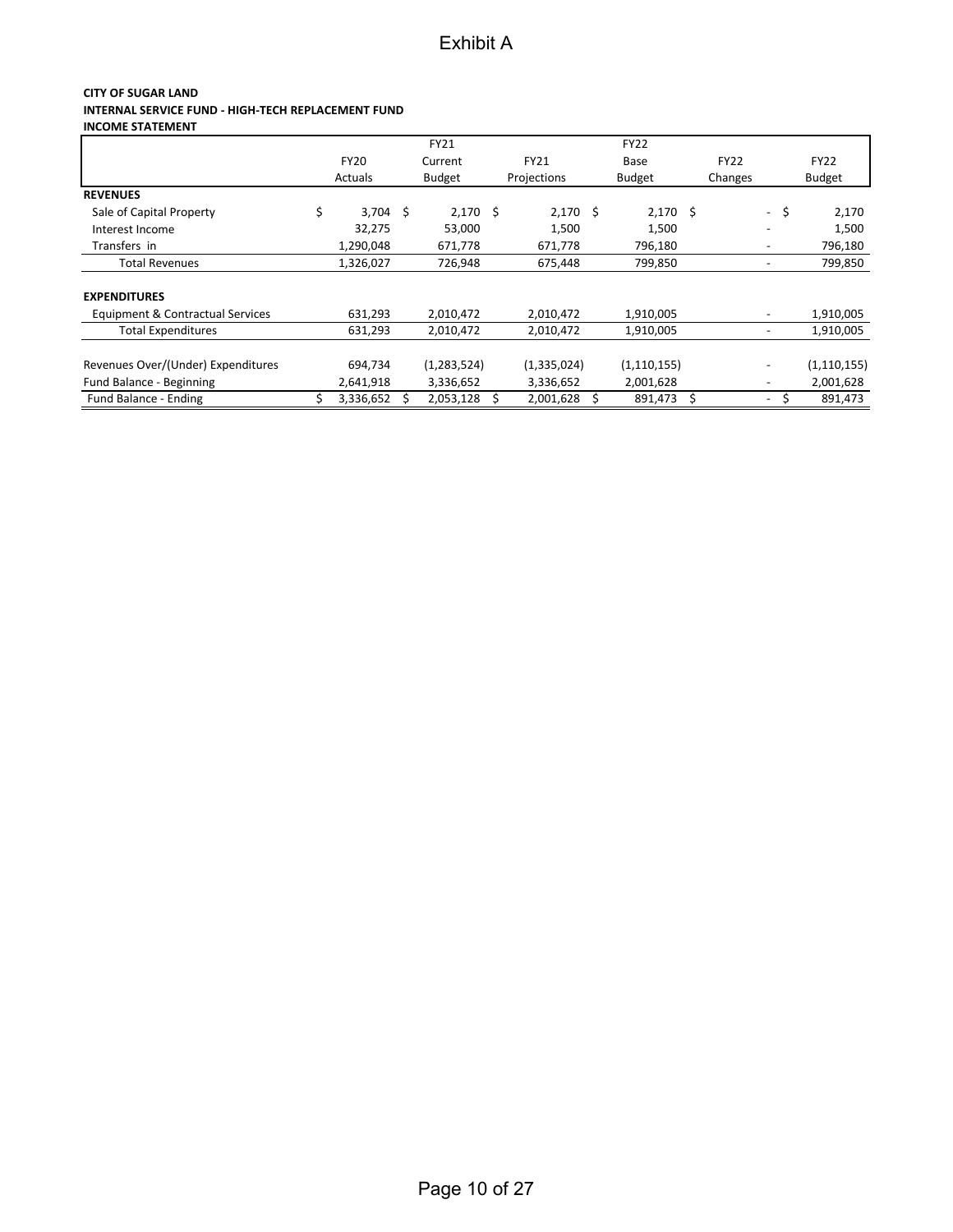#### **CITY OF SUGAR LAND SPECIAL REVENUE FUND ‐ TOURISM INCOME STATEMENT**

|                                           |    |                | FY21          |              | <b>FY22</b>   |     |                |    |               |
|-------------------------------------------|----|----------------|---------------|--------------|---------------|-----|----------------|----|---------------|
|                                           |    | <b>FY20</b>    | Current       | <b>FY21</b>  | Base          |     | <b>FY22</b>    |    | <b>FY22</b>   |
|                                           |    |                |               |              |               |     |                |    |               |
|                                           |    | Actuals        | <b>Budget</b> | Projections  | <b>Budget</b> |     | Changes        |    | <b>Budget</b> |
| <b>REVENUES</b>                           |    |                |               |              |               |     |                |    |               |
| Hotel/Motel Occupancy Tax                 | Ś  | $1,420,325$ \$ | 1,571,400 \$  | 1,318,642 \$ | 1,604,600     | \$. | $\blacksquare$ | Ś. | 1,604,600     |
| Interest Income                           |    | 13,059         | 15,000        | 120          | 150           |     |                |    | 150           |
| Miscellaneous                             |    | 35,818         | 29,100        | 25,000       | 29,100        |     |                |    | 29,100        |
| <b>Total Operating Revenues</b>           |    | 1,469,202      | 1,615,500     | 1,343,762    | 1,633,850     |     | $\blacksquare$ |    | 1,633,850     |
| <b>Transfers In</b>                       |    | 164,504        |               |              |               |     | $\overline{a}$ |    |               |
| <b>Total Non-Operating Revenues</b>       |    | 164,504        |               |              |               |     |                |    |               |
| <b>Total Revenues</b>                     |    | 1,633,706      | 1,615,500     | 1,343,762    | 1,633,850     |     | $\blacksquare$ |    | 1,633,850     |
| <b>EXPENDITURES</b>                       |    |                |               |              |               |     |                |    |               |
| <b>Tourism Program</b>                    |    | 504,297        | 388,284       | 287,707      | 290,454       |     |                |    | 290,454       |
| <b>Visitor Center</b>                     |    | 202,835        | 264,489       | 251,235      | 253,411       |     |                |    | 253,411       |
| Cultural/Public Arts                      |    | 7,500          |               |              |               |     |                |    |               |
| <b>Total Operating Expenditures</b>       |    | 714,632        | 652,773       | 538,942      | 543,865       |     |                |    | 543,865       |
| Transfer Out - Debt Service Fund          |    | 1,350,238      | 1,341,100     | 1,341,100    | 1,342,343     |     |                |    | 1,342,343     |
| Transfer Out - Others                     |    | 902            | 550           | 550          | 550           |     |                |    | 550           |
| <b>Reserve for Opportunities</b>          |    |                |               |              |               |     | 100,000        |    | 100,000       |
| <b>Total Non-Operating Expenditures</b>   |    | 1,351,140      | 1,341,650     | 1,341,650    | 1,342,893     |     | 100,000        |    | 1,442,893     |
| <b>Total Expenditures</b>                 |    | 2,065,772      | 1,994,423     | 1,880,592    | 1,886,758     |     | 100,000        |    | 1,986,758     |
|                                           |    |                |               |              |               |     |                |    |               |
| Revenues Over/(Under) Expenditures        |    | (432,066)      | (378, 923)    | (536, 830)   | (252,908)     |     | (100,000)      |    | (352,908)     |
| Fund Balance - Beginning                  |    | 1,954,300      | 1,522,234     | 1,522,234    | 985,404       |     |                |    | 985,404       |
| <b>GAAP Adjustments</b>                   |    | (329, 758)     | (329, 758)    | (329, 758)   | (329, 758)    |     |                |    | (329, 758)    |
| Fund Balance - Ending                     | Ś. | 1,192,476 \$   | 813,553 \$    | 655,646 \$   | 402,738       | \$. | $(100,000)$ \$ |    | 302,738       |
|                                           |    |                |               |              |               |     |                |    |               |
| Fund Balance Policy (10% of Budgeted HOT) | \$ | 142,033 \$     | 157,140 \$    | 131,864 \$   | 160,460       |     |                | \$ | 160,460       |
| Over/Under Policy                         |    | 1,050,444      | 656,413       | 523,782      | 242,278       |     |                |    | 142,278       |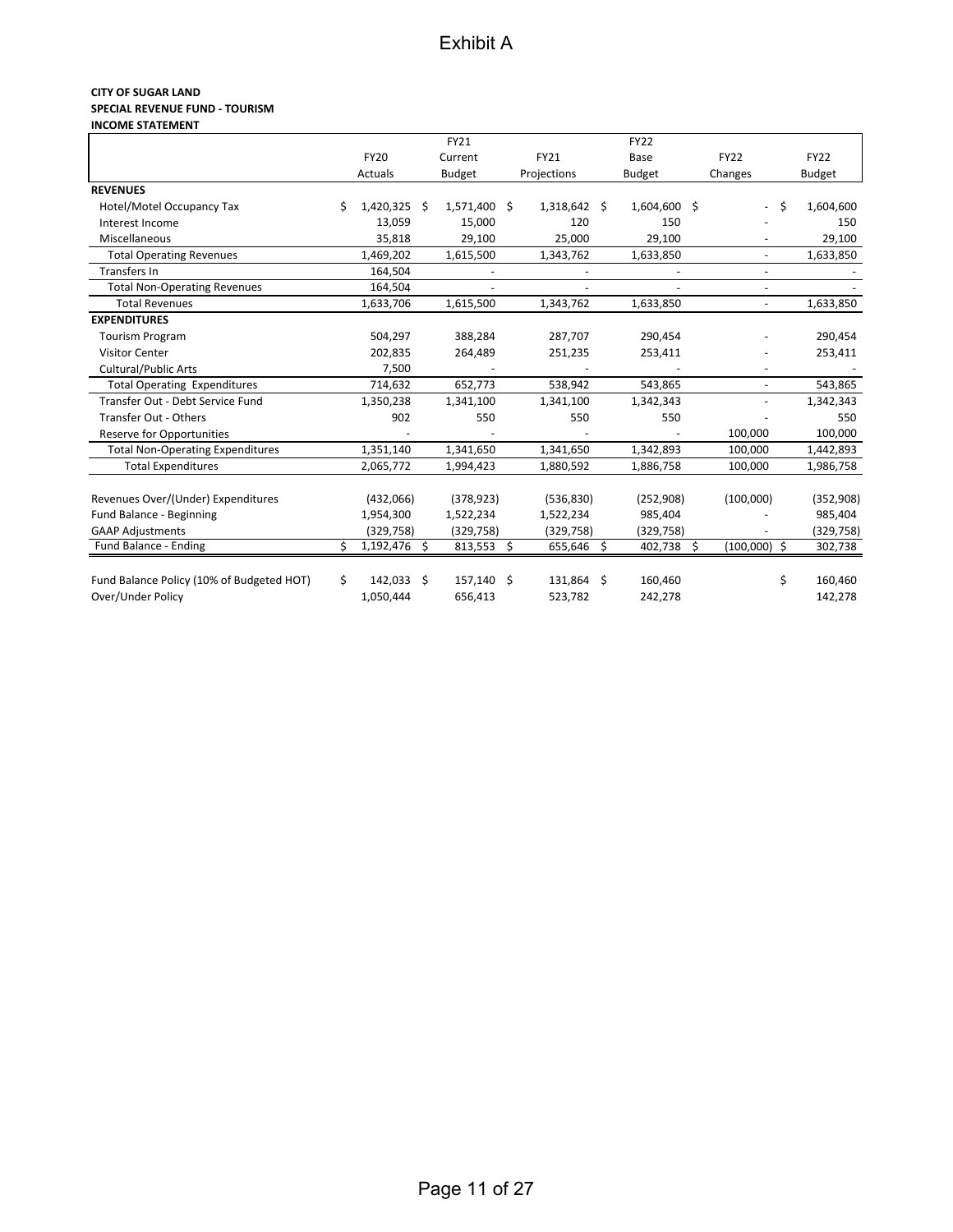#### **CITY OF SUGAR LAND SPECIAL REVENUE FUND - SPECIAL EVENTS INCOME STATEMENT**

|                                     |               |    | FY21           |             |    | <b>FY22</b>   |     |             |                          |               |
|-------------------------------------|---------------|----|----------------|-------------|----|---------------|-----|-------------|--------------------------|---------------|
|                                     | <b>FY20</b>   |    | Current        | <b>FY21</b> |    | Base          |     | <b>FY22</b> |                          | <b>FY22</b>   |
|                                     | Actuals       |    | <b>Budget</b>  | Projections |    | <b>Budget</b> |     | Changes     |                          | <b>Budget</b> |
| <b>REVENUES</b>                     |               |    |                |             |    |               |     |             |                          |               |
| <b>Rental Fees</b>                  | \$<br>1,572   | Ś. | $17,200 \pm 5$ | 5,000       | Ŝ. | 20,000 \$     |     |             | $\blacksquare$           | \$<br>20,000  |
| Interest Income                     | 228           |    | 200            | 10          |    | 25            |     |             |                          | 25            |
| Miscellaneous                       | 131,874       |    |                | 40,819      |    |               |     |             |                          |               |
| Transfers In                        | 50,000        |    | 91,443         | 91,443      |    | 98,537        |     |             | ۰                        | 98,537        |
| <b>Total Revenues</b>               | 183,674       |    | 108,843        | 137,272     |    | 118,562       |     |             | ۰                        | 118,562       |
|                                     |               |    |                |             |    |               |     |             |                          |               |
| <b>EXPENDITURES</b>                 |               |    |                |             |    |               |     |             |                          |               |
| <b>Personnel Costs</b>              | 82,964        |    | 91,443         | 91,443      |    | 98,537        |     |             |                          | 98,537        |
| <b>Operations &amp; Maintenance</b> | ۰             |    | 130,000        | 130,000     |    | 40,000        |     |             | ۰                        | 40,000        |
| <b>Total Expenditures</b>           | 82,964        |    | 221,443        | 221,443     |    | 138,537       |     |             | ۰                        | 138,537       |
| Revenues Over/(Under) Expenditures  | 100,710       |    | (112,600)      | (84, 171)   |    | (19, 975)     |     |             |                          | (19, 975)     |
| Fund Balance - Beginning            | 26,311        |    | 127,021        | 127,021     |    | 42,850        |     |             | ۰.                       | 42,850        |
| Fund Balance - Ending               | \$<br>127,021 |    | 14,421         | 42,850      |    | 22,875        | \$. |             | $\overline{\phantom{a}}$ | 22,875        |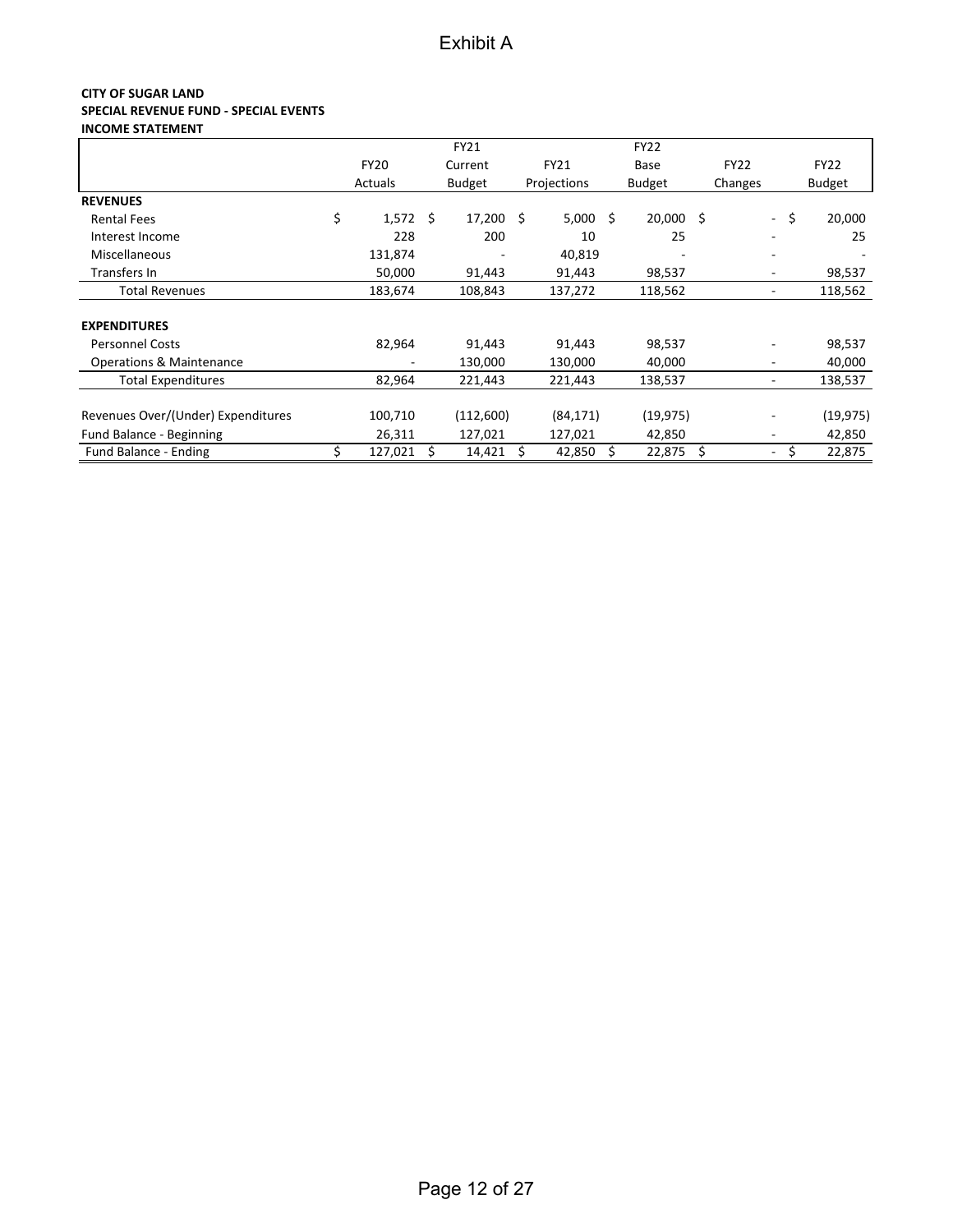#### **CITY OF SUGAR LAND ANIMAL SHELTER DONATIONS INCOME STATEMENT**

|                                    |                                | <b>FY21</b>              |                          | <b>FY22</b>              |                              |               |
|------------------------------------|--------------------------------|--------------------------|--------------------------|--------------------------|------------------------------|---------------|
|                                    | <b>FY20</b>                    | Current                  | <b>FY21</b>              | Base                     | <b>FY22</b>                  | <b>FY22</b>   |
|                                    | Actuals                        | <b>Budget</b>            | Projections              | <b>Budget</b>            | Changes                      | <b>Budget</b> |
| <b>REVENUES</b>                    |                                |                          |                          |                          |                              |               |
| <b>Donations</b>                   | \$<br>$\overline{\phantom{a}}$ | \$<br>50,000             | \$<br>$50,000$ \$        | $50,000$ \$              |                              | 50,000        |
| Interest Income                    | $\overline{\phantom{0}}$       | $\overline{a}$           | $\overline{\phantom{0}}$ | $\overline{\phantom{a}}$ | $\overline{\phantom{0}}$     |               |
| Transfers In                       |                                | 25,880                   | 25,880                   | $\overline{\phantom{a}}$ |                              |               |
| <b>Total Revenues</b>              | $\overline{\phantom{a}}$       | 75,880                   | 75,880                   | 50,000                   |                              | 50,000        |
| <b>EXPENDITURES</b>                |                                |                          |                          |                          |                              |               |
| Maintenance and Operations         |                                | 75,880                   | 75,880                   | 50,000                   | $\qquad \qquad \blacksquare$ | 50,000        |
| <b>Total Expenditures</b>          | $\overline{\phantom{a}}$       | 75,880                   | 75,880                   | 50,000                   |                              | 50,000        |
| Revenues Over/(Under) Expenditures |                                | $\overline{\phantom{0}}$ | $\overline{\phantom{0}}$ | $\overline{\phantom{0}}$ |                              |               |
| Fund Balance - Beginning           | $\overline{\phantom{a}}$       | $\overline{\phantom{a}}$ | $\overline{\phantom{0}}$ | $\overline{\phantom{0}}$ | $\overline{\phantom{0}}$     |               |
| Fund Balance - Ending              |                                | $\overline{\phantom{a}}$ |                          | $\overline{\phantom{a}}$ |                              |               |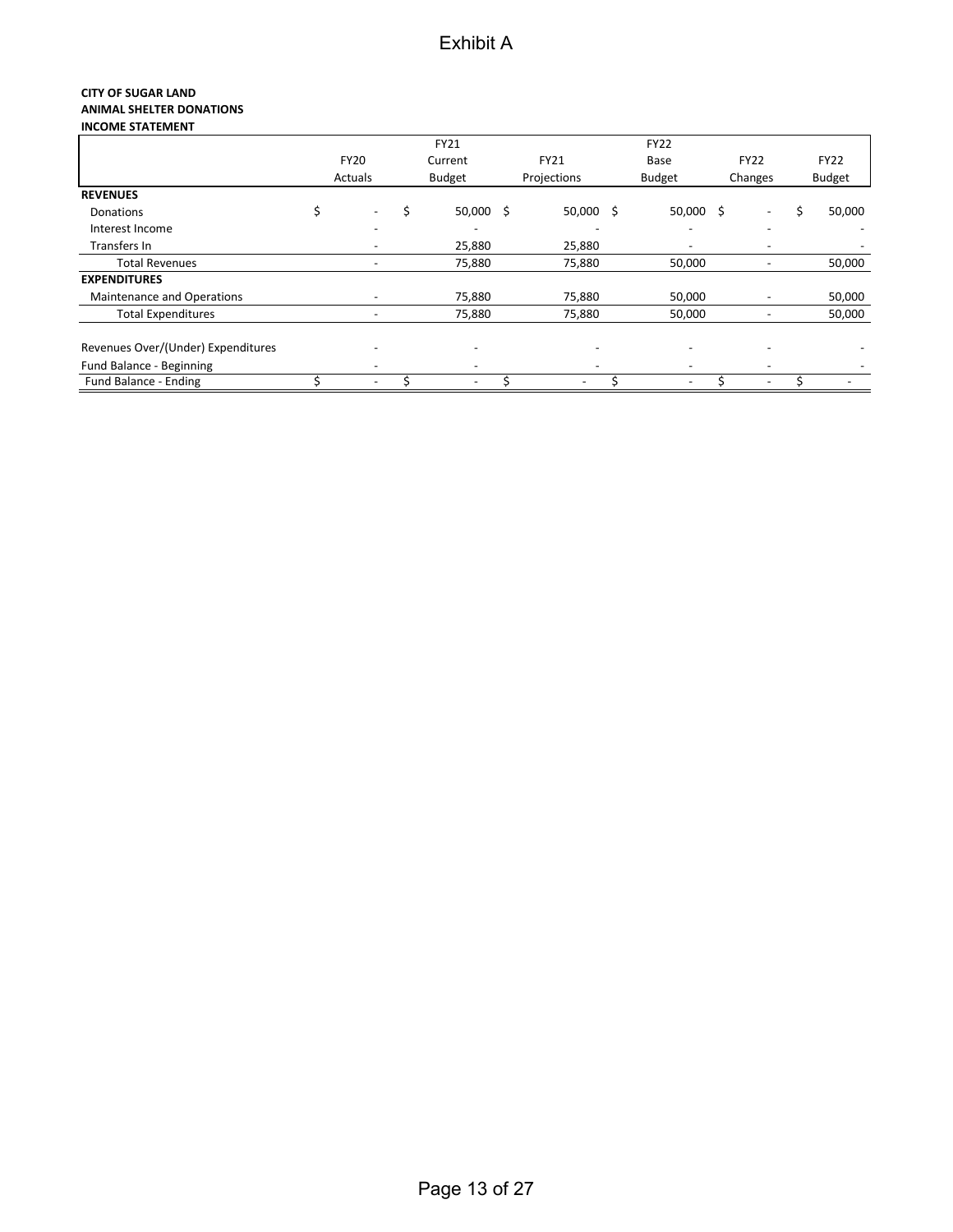#### **CITY OF SUGAR LAND SPECIAL REVENUE FUND - COURT SECURITY FUND INCOME STATEMENT**

|                                    |                |    | <b>FY21</b>   |             |    | <b>FY22</b>   |             |                              |               |
|------------------------------------|----------------|----|---------------|-------------|----|---------------|-------------|------------------------------|---------------|
|                                    | <b>FY20</b>    |    | Current       | <b>FY21</b> |    | Base          | <b>FY22</b> |                              | <b>FY22</b>   |
|                                    | <b>Actuals</b> |    | <b>Budget</b> | Projections |    | <b>Budget</b> | Changes     |                              | <b>Budget</b> |
| <b>REVENUES</b>                    |                |    |               |             |    |               |             |                              |               |
| <b>Security Fees</b>               | \$<br>35,693   | Ś. | $43,175$ \$   | 30,095      | Ś  | $43,175$ \$   |             | ÷.                           | \$<br>43,175  |
| Interest Income                    | 136            |    | 350           | 5           |    | 10            |             |                              | 10            |
| <b>Total Revenues</b>              | 35,829         |    | 43,525        | 30,100      |    | 43,185        |             |                              | 43,185        |
| <b>EXPENDITURES</b>                |                |    |               |             |    |               |             |                              |               |
| Personnel                          | 39.724         |    | 40.636        | 40.636      |    | 41,161        |             |                              | 41,161        |
| <b>Total Expenditures</b>          | 39,724         |    | 40,636        | 40,636      |    | 41,161        |             | $\qquad \qquad \blacksquare$ | 41,161        |
| Revenues Over/(Under) Expenditures | (3,895)        |    | 2,889         | (10, 536)   |    | 2,024         |             |                              | 2,024         |
| Fund Balance - Beginning           | 18,703         |    | 14,807        | 14,807      |    | 4,271         |             | ۰                            | 4,271         |
| Fund Balance - Ending              | 14,807         |    | 17,696        | 4,271       | \$ | 6,295         |             | $\overline{\phantom{0}}$     | 6,295         |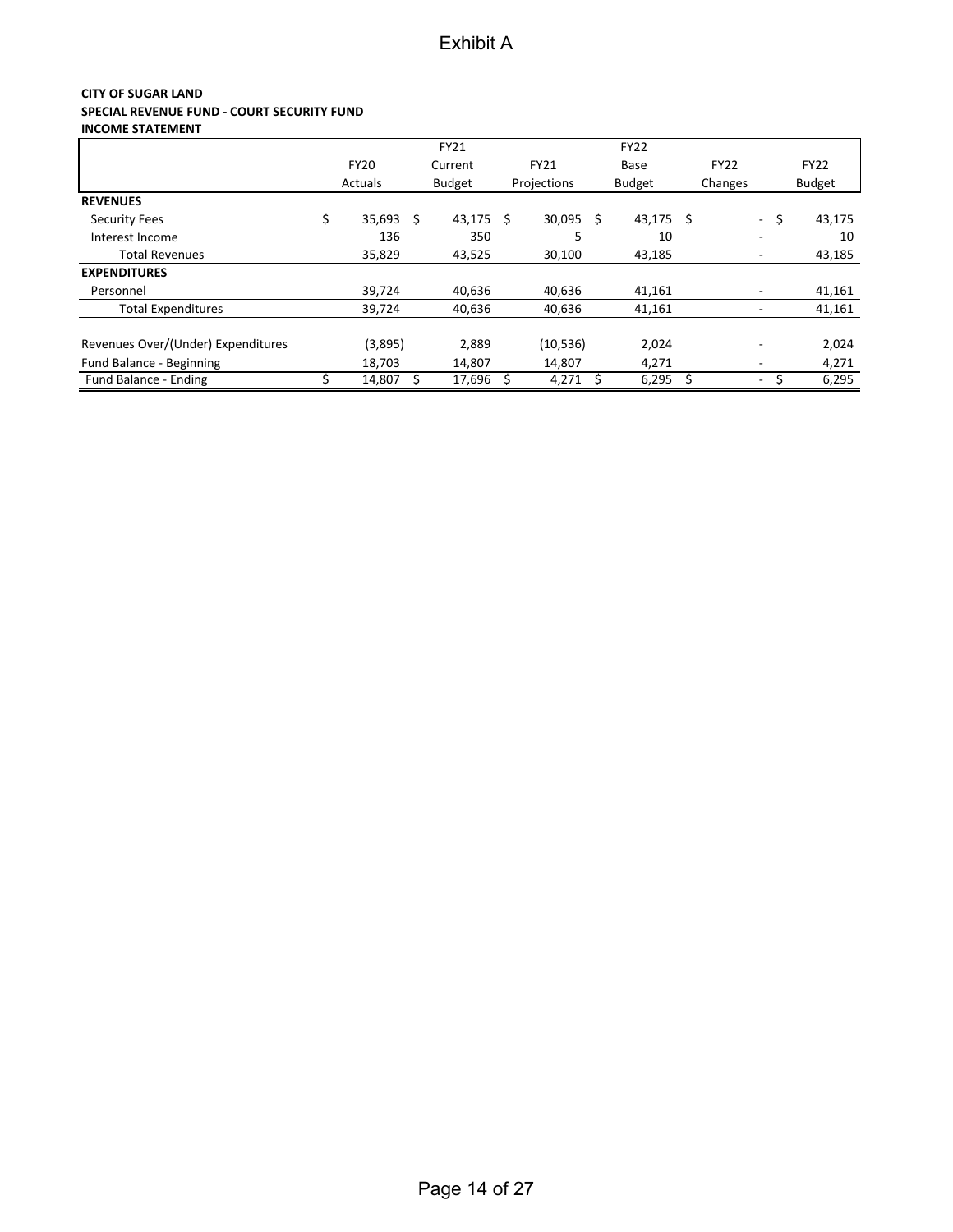#### **CITY OF SUGAR LAND SPECIAL REVENUE FUND - COURT TECHNOLOGY FUND INCOME STATEMENT**

|                                         |                          |    | FY21                     |             |    | <b>FY22</b>              |    |                          |   |               |
|-----------------------------------------|--------------------------|----|--------------------------|-------------|----|--------------------------|----|--------------------------|---|---------------|
|                                         | <b>FY20</b>              |    | Current                  | FY21        |    | Base                     |    | <b>FY22</b>              |   | <b>FY22</b>   |
|                                         | Actuals                  |    | <b>Budget</b>            | Projections |    | <b>Budget</b>            |    | Changes                  |   | <b>Budget</b> |
| <b>REVENUES</b>                         |                          |    |                          |             |    |                          |    |                          |   |               |
| <b>Technology Fees</b>                  | \$<br>36,576 \$          |    | $35,245$ \$              | 26,102      | Ŝ. | $35,245$ \$              |    |                          | Ś | 35,245        |
| Interest Income                         | 252                      |    | 675                      | 25          |    | 50                       |    |                          |   | 50            |
| <b>Total Revenues</b>                   | 36,828                   |    | 35,920                   | 26,127      |    | 35,295                   |    |                          |   | 35,295        |
| <b>EXPENDITURES</b>                     |                          |    |                          |             |    |                          |    |                          |   |               |
| <b>Personnel Costs</b>                  |                          |    |                          |             |    |                          |    |                          |   |               |
| Operations & Maintenance                | 49,020                   |    | 34,138                   | 34,138      |    | 35,295                   |    |                          |   | 35,295        |
| Capital                                 |                          |    |                          |             |    |                          |    |                          |   |               |
| <b>Total Operating Expenditures</b>     | 49,020                   |    | 34,138                   | 34,138      |    | 35,295                   |    |                          |   | 35,295        |
| <b>Transfers to Other Funds</b>         | $\overline{\phantom{a}}$ |    |                          |             |    |                          |    |                          |   |               |
| Miscellaneous                           | $\overline{\phantom{0}}$ |    | $\overline{\phantom{0}}$ |             |    | $\overline{\phantom{a}}$ |    |                          |   |               |
| <b>Total Non-Operating Expenditures</b> | $\overline{\phantom{a}}$ |    |                          |             |    | $\overline{a}$           |    | ٠                        |   |               |
| <b>Total Expenditures</b>               | 49,020                   |    | 34,138                   | 34,138      |    | 35,295                   |    | $\overline{\phantom{0}}$ |   | 35,295        |
| Revenues Over/(Under) Expenditures      | (12, 192)                |    | 1,782                    | (8,011)     |    |                          |    |                          |   |               |
| Fund Balance - Beginning                | 26,310                   |    | 14,118                   | 14,118      |    | 6,107                    |    |                          |   | 6,107         |
| Fund Balance - Ending                   | 14,118                   | Ś. | 15,900                   | \$<br>6,107 | \$ | 6,107                    | Ś. |                          |   | 6,107         |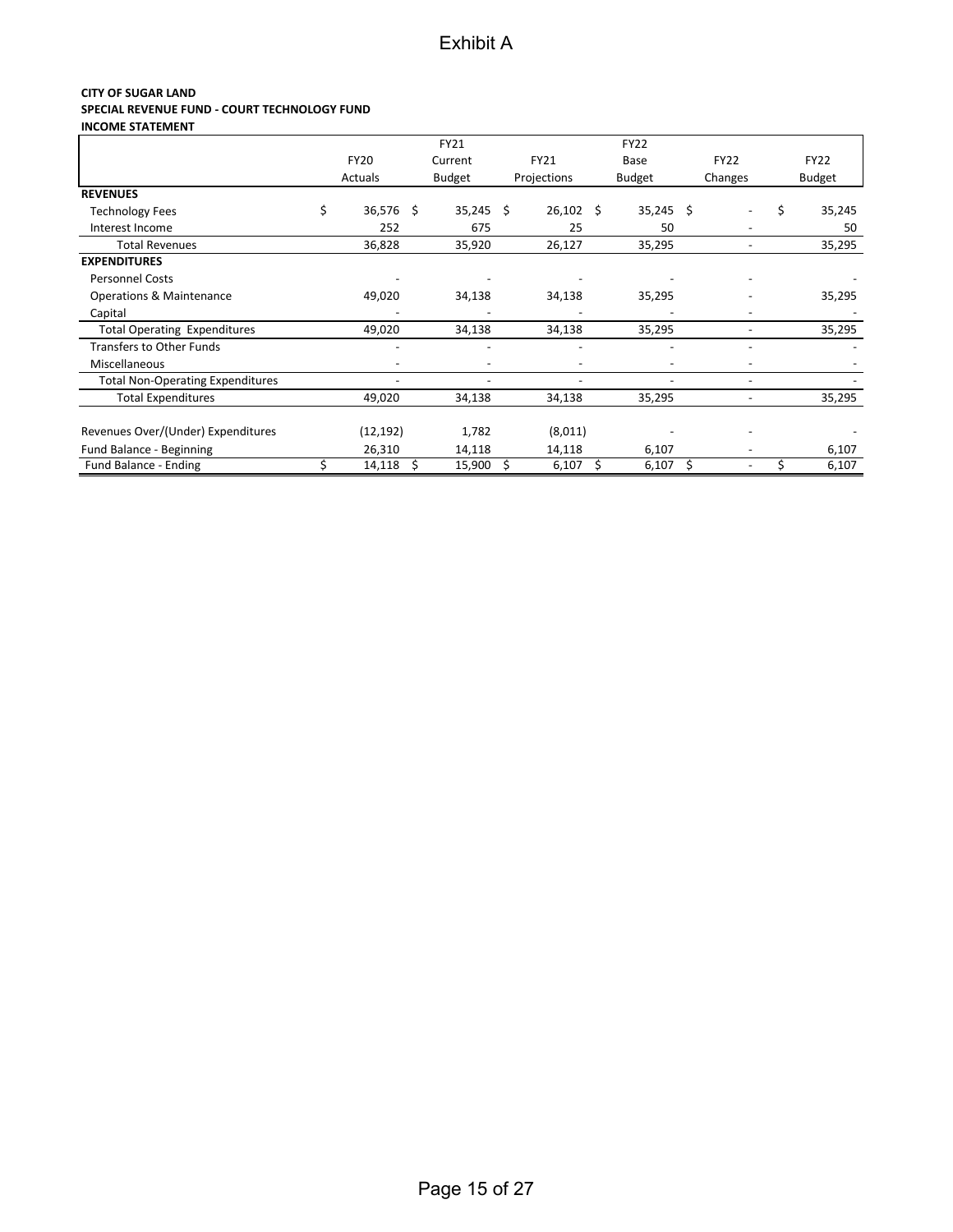#### **CITY OF SUGAR LAND SPECIAL REVENUE FUND - ENCLAVE AT RIVER PARK PID INCOME STATEMENT**

|                                    |                  | <b>FY21</b>   |              | <b>FY22</b>   |    |                          |               |
|------------------------------------|------------------|---------------|--------------|---------------|----|--------------------------|---------------|
|                                    | <b>FY20</b>      | Current       | <b>FY21</b>  | Base          |    | <b>FY22</b>              | <b>FY22</b>   |
|                                    | Actuals          | <b>Budget</b> | Projections  | <b>Budget</b> |    | Changes                  | <b>Budget</b> |
| <b>REVENUES</b>                    |                  |               |              |               |    |                          |               |
| <b>PID Assessment Fees</b>         | \$<br>103,559 \$ | 76,104 \$     | 76,104 \$    | 61,589        | Ŝ. | $\overline{\phantom{a}}$ | \$<br>61,589  |
| Interest Income                    | 726              | 400           | 10           | 10            |    | $\overline{\phantom{a}}$ | 10            |
| Transfers In                       | 60,160           | 80,494        | 80,494       | 85,430        |    | -                        | 85,430        |
| <b>Total Revenues</b>              | 164,445          | 156,998       | 156,608      | 147,029       |    | -                        | 147,029       |
| <b>EXPENDITURES</b>                |                  |               |              |               |    |                          |               |
| Miscellaneous                      | 49               | 75            | 50           | 50            |    | $\overline{\phantom{a}}$ | 50            |
| <b>Transfers to Other Funds</b>    | 165,419          | 161,144       | 161,144      | 156,494       |    | -                        | 156,494       |
| <b>Total Expenditures</b>          | 165,468          | 161,219       | 161,194      | 156,544       |    | -                        | 156,544       |
| Revenues Over/(Under) Expenditures | (1,024)          | (4, 221)      | (4,586)      | (9, 515)      |    | $\overline{\phantom{a}}$ | (9, 515)      |
| Fund Balance - Beginning           | 70,197           | 69,173        | 69,173       | 64,587        |    | -                        | 64,587        |
| Fund Balance - Ending              | 69,173           | 64,952        | \$<br>64,587 | \$<br>55,072  | \$ | -                        | 55,072        |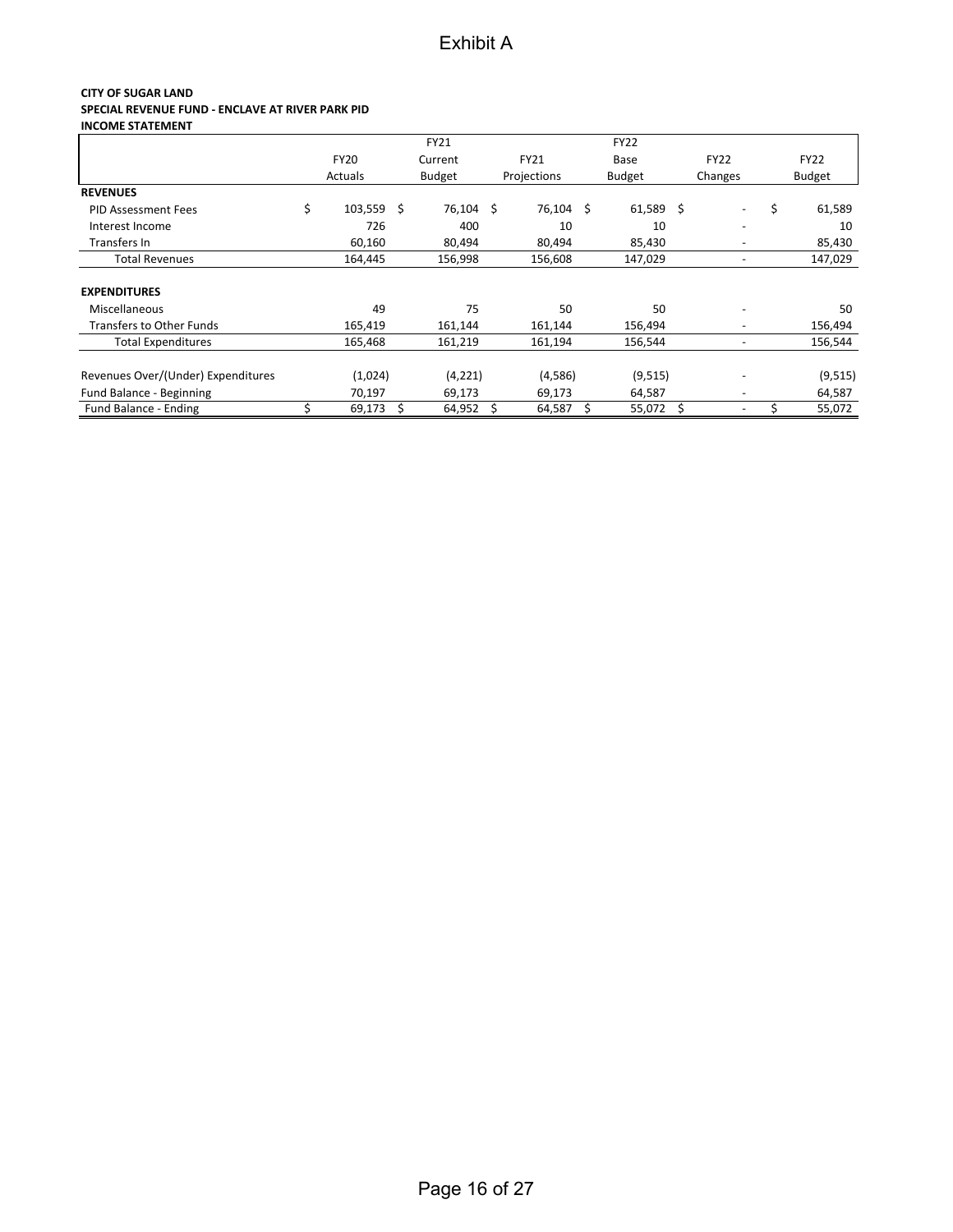#### **CITY OF SUGAR LAND SPECIAL REVENUE FUND - SPA DEBT REDUCTION FUND - RIVERSTONE INCOME STATEMENT**

|                                     |             | FY21          |    |                          |    | <b>FY22</b>   |             |           |    |               |
|-------------------------------------|-------------|---------------|----|--------------------------|----|---------------|-------------|-----------|----|---------------|
|                                     | <b>FY20</b> | Current       |    | <b>FY21</b>              |    | Base          | <b>FY22</b> |           |    | <b>FY22</b>   |
|                                     | Actuals     | <b>Budget</b> |    | Projections              |    | <b>Budget</b> | Changes     |           |    | <b>Budget</b> |
| <b>REVENUES</b>                     |             |               |    |                          |    |               |             |           |    |               |
| Out of City Service Fees            | 222,480 \$  | 162,462       | -S | 259,582                  | Ŝ. | 328,873 \$    |             | $\sim 10$ | -S | 328,873       |
| Interest Income                     | 10,898      | 9,500         |    | 445                      |    | 900           |             |           |    | 900           |
| <b>Total Revenues</b>               | 233,379     | 171,962       |    | 260,027                  |    | 329,773       |             |           |    | 329,773       |
| <b>EXPENDITURES</b>                 |             |               |    |                          |    |               |             |           |    |               |
| <b>Operations &amp; Maintenance</b> |             |               |    | $\overline{\phantom{a}}$ |    |               |             |           |    |               |
| <b>Total Expenditures</b>           |             |               |    |                          |    |               |             |           |    |               |
| Revenues Over/(Under) Expenditures  | 233,379     | 171.962       |    | 260,027                  |    | 329,773       |             |           |    | 329,773       |
| Fund Balance - Beginning            | 787,328     | 1,020,707     |    | 1,020,707                |    | 1,280,734     |             |           |    | 1,280,734     |
| Fund Balance - Ending               | 1,020,707   | 1,192,669     |    | 1,280,734                |    | 1,610,507     |             | Ξ.        |    | 1,610,507     |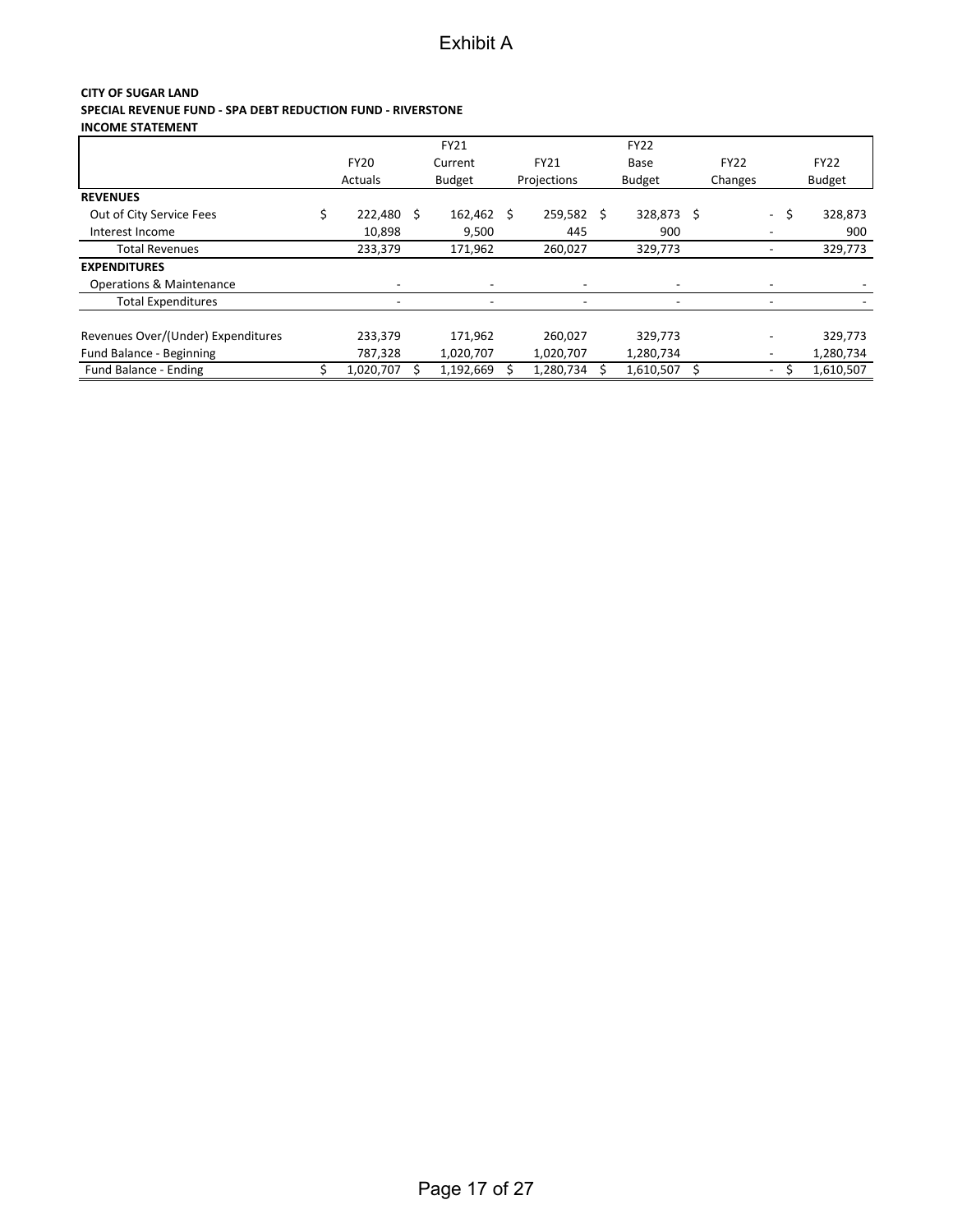#### **CITY OF SUGAR LAND SPECIAL REVENUE FUND - SPA DEBT REDUCTION FUND - TARA PLANTATION INCOME STATEMENT**

|                                     |                          | FY21          |                          | <b>FY22</b> |   |             |                          |      |               |
|-------------------------------------|--------------------------|---------------|--------------------------|-------------|---|-------------|--------------------------|------|---------------|
|                                     | <b>FY20</b>              | Current       | <b>FY21</b>              | Base        |   | <b>FY22</b> |                          |      | <b>FY22</b>   |
|                                     | Actuals                  | <b>Budget</b> | Projections              | Budget      |   | Changes     |                          |      | <b>Budget</b> |
| <b>REVENUES</b>                     |                          |               |                          |             |   |             |                          |      |               |
| Out of City Service Fees            | \$<br>$40,601 \quad $$   | $55,823$ \$   | $52,569$ \$              | $67,260$ \$ |   |             |                          | - \$ | 67,260        |
| Interest Income                     | 12,151                   | 3,200         | 3,200                    | 500         |   |             | $\overline{\phantom{a}}$ |      | 500           |
| Transfers In                        |                          |               |                          |             |   |             |                          |      |               |
| <b>Total Revenues</b>               | 52,752                   | 59,023        | 55,769                   | 67,760      |   |             |                          |      | 67,760        |
| <b>EXPENDITURES</b>                 |                          |               |                          |             |   |             |                          |      |               |
| <b>Operations &amp; Maintenance</b> |                          |               | $\blacksquare$           | ٠           |   |             |                          |      |               |
| <b>Total Expenditures</b>           | $\overline{\phantom{a}}$ | ٠             | $\overline{\phantom{a}}$ | ٠           |   |             | $\overline{\phantom{a}}$ |      |               |
| Revenues Over/(Under) Expenditures  | 52,752                   | 59,023        | 55,769                   | 67,760      |   |             |                          |      | 67,760        |
| Fund Balance - Beginning            | 384,184                  | 436,936       | 436,936                  | 492,705     |   |             |                          |      | 492,705       |
| Fund Balance - Ending               | 436,936                  | 495,959       | 492,705                  | 560,465     | Ś |             | $\overline{\phantom{a}}$ |      | 560,465       |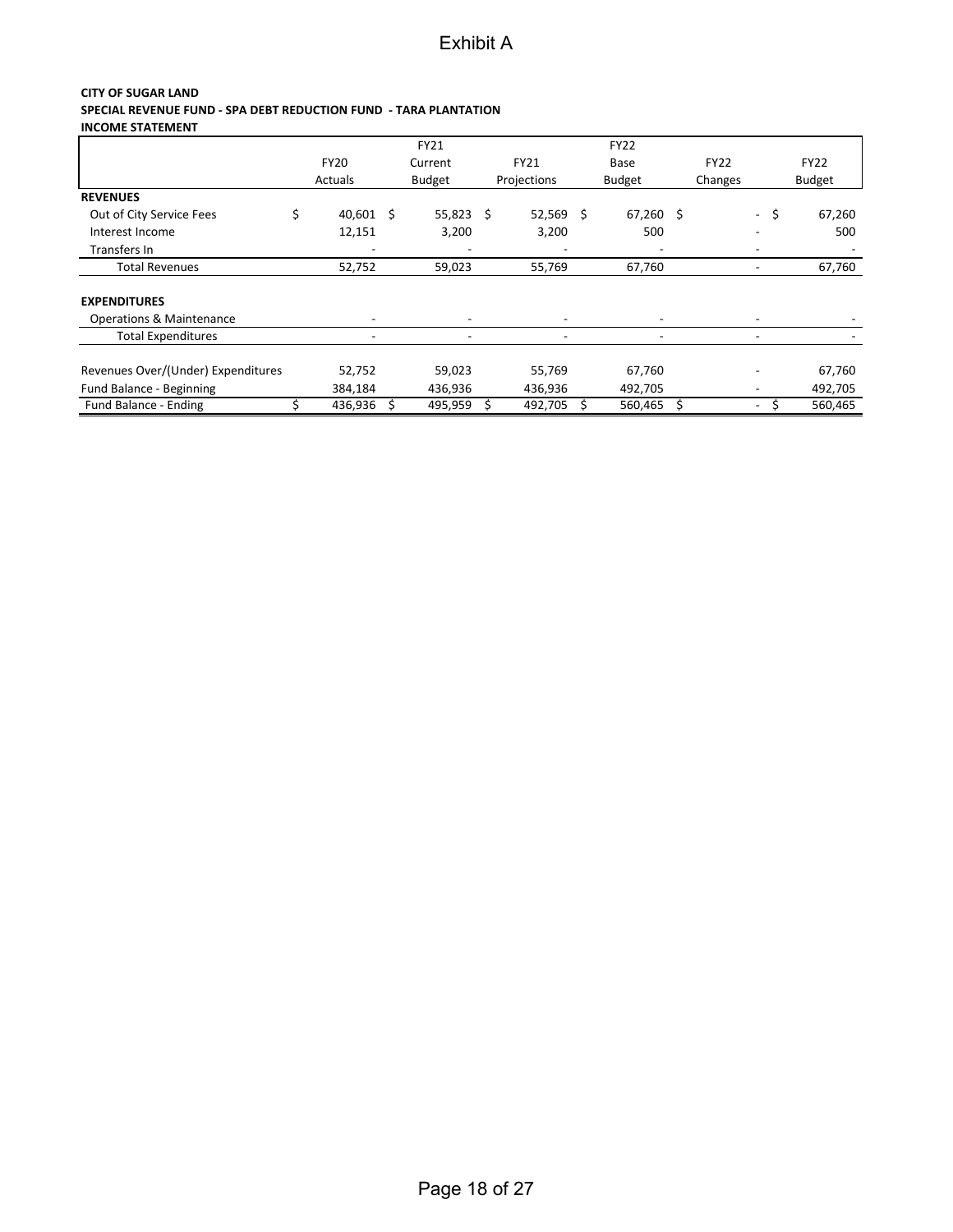#### **CITY OF SUGAR LAND SPECIAL REVENUE FUNDS - FEDERAL SEIZURES INCOME STATEMENT**

|                                    |                          |    | FY21                     |                                |     | <b>FY22</b>              |      |             |                          |               |
|------------------------------------|--------------------------|----|--------------------------|--------------------------------|-----|--------------------------|------|-------------|--------------------------|---------------|
|                                    | <b>FY20</b>              |    | Current                  | <b>FY21</b>                    |     | Base                     |      | <b>FY22</b> |                          | <b>FY22</b>   |
|                                    | Actuals                  |    | <b>Budget</b>            | Projections                    |     | <b>Budget</b>            |      | Changes     |                          | <b>Budget</b> |
| <b>REVENUES</b>                    |                          |    |                          |                                |     |                          |      |             |                          |               |
| Other Income                       | \$<br>$3,105$ \$         |    | $\overline{\phantom{0}}$ | \$<br>$\overline{\phantom{a}}$ | -\$ | $\overline{\phantom{0}}$ | \$   |             | -\$<br>$\sim$            |               |
| Interest Income                    | 254                      |    | 400                      | 5                              |     | 25                       |      |             |                          | 25            |
| Transfers In                       |                          |    |                          |                                |     |                          |      |             |                          |               |
| <b>Total Revenues</b>              | 3,359                    |    | 400                      | 5                              |     | 25                       |      |             | $\overline{\phantom{a}}$ | 25            |
| <b>EXPENDITURES</b>                |                          |    |                          |                                |     |                          |      |             |                          |               |
| Maintenance and Operations         | $\overline{\phantom{0}}$ |    | $\overline{\phantom{a}}$ | $\overline{\phantom{a}}$       |     |                          |      |             | $\overline{\phantom{a}}$ |               |
| <b>Total Expenditures</b>          | $\qquad \qquad$          |    | $\overline{\phantom{0}}$ | $\overline{\phantom{a}}$       |     |                          |      |             |                          |               |
| Revenues Over/(Under) Expenditures | 3,359                    |    | 400                      | 5                              |     | 25                       |      |             |                          | 25            |
| Fund Balance - Beginning           | 35,024                   |    | 38,383                   | 38,383                         |     | 38,388                   |      |             | $\overline{\phantom{a}}$ | 38,388        |
| Fund Balance - Ending              | 38,383                   | Ŝ. | 38,783                   | 38,388                         | -\$ | 38,413                   | - \$ |             | $\overline{\phantom{0}}$ | 38,413        |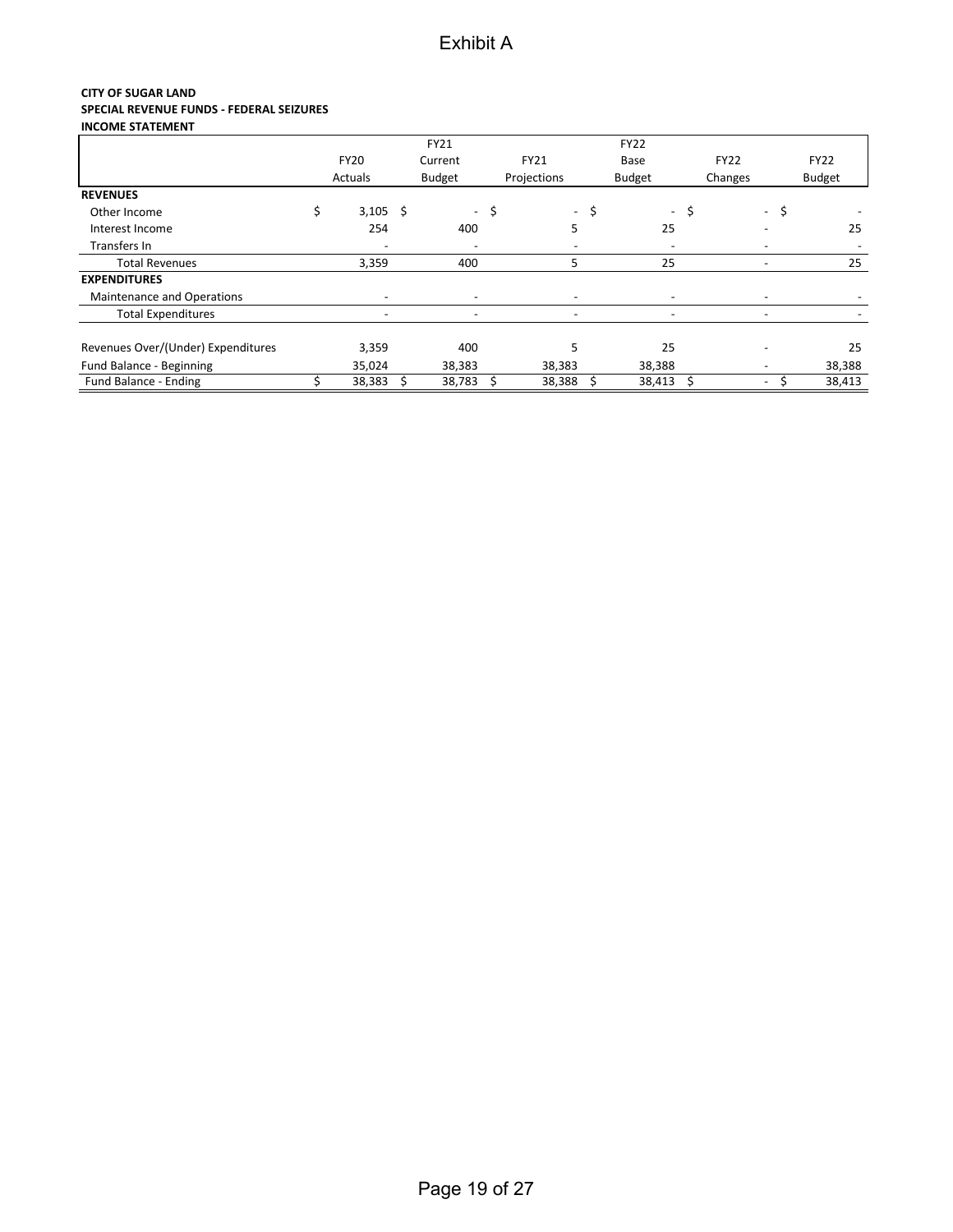#### **CITY OF SUGAR LAND SPECIAL REVENUE FUNDS - STATE SEIZURES INCOME STATEMENT**

|                                    |                          | FY21                     |      |                          |      | <b>FY22</b>              |      |                          |               |
|------------------------------------|--------------------------|--------------------------|------|--------------------------|------|--------------------------|------|--------------------------|---------------|
|                                    | <b>FY20</b>              | Current                  |      | <b>FY21</b>              |      | Base                     |      | <b>FY22</b>              | <b>FY22</b>   |
|                                    | Actuals                  | <b>Budget</b>            |      | Projections              |      | <b>Budget</b>            |      | Changes                  | <b>Budget</b> |
| <b>REVENUES</b>                    |                          |                          |      |                          |      |                          |      |                          |               |
| Other Income                       | \$<br>182,568 \$         |                          | - \$ |                          | - \$ |                          | - \$ | $\overline{\phantom{a}}$ | \$            |
| Interest Income                    | 2,329                    | 2,700                    |      | 50                       |      | 25                       |      | $\overline{\phantom{a}}$ | 25            |
| Transfers In                       |                          | $\overline{\phantom{a}}$ |      | $\overline{\phantom{0}}$ |      | $\overline{\phantom{0}}$ |      |                          |               |
| <b>Total Revenues</b>              | 184,897                  | 2,700                    |      | 50                       |      | 25                       |      |                          | 25            |
| <b>EXPENDITURES</b>                |                          |                          |      |                          |      |                          |      |                          |               |
| Maintenance and Operations         |                          |                          |      | 23,996                   |      |                          |      |                          |               |
| Capital                            | $\overline{\phantom{a}}$ | 410,000                  |      | 410,000                  |      | $\overline{\phantom{a}}$ |      |                          |               |
| <b>Total Expenditures</b>          |                          | 410,000                  |      | 433,996                  |      | $\overline{\phantom{a}}$ |      |                          |               |
| Revenues Over/(Under) Expenditures | 184,897                  | (407, 300)               |      | (433, 946)               |      | 25                       |      |                          | 25            |
| Fund Balance - Beginning           | 319,499                  | 504,396                  |      | 504,396                  |      | 70,450                   |      |                          | 70,450        |
| Fund Balance - Ending              | 504,396                  | 97,096                   |      | 70,450                   |      | 70,475                   | \$   |                          | 70,475        |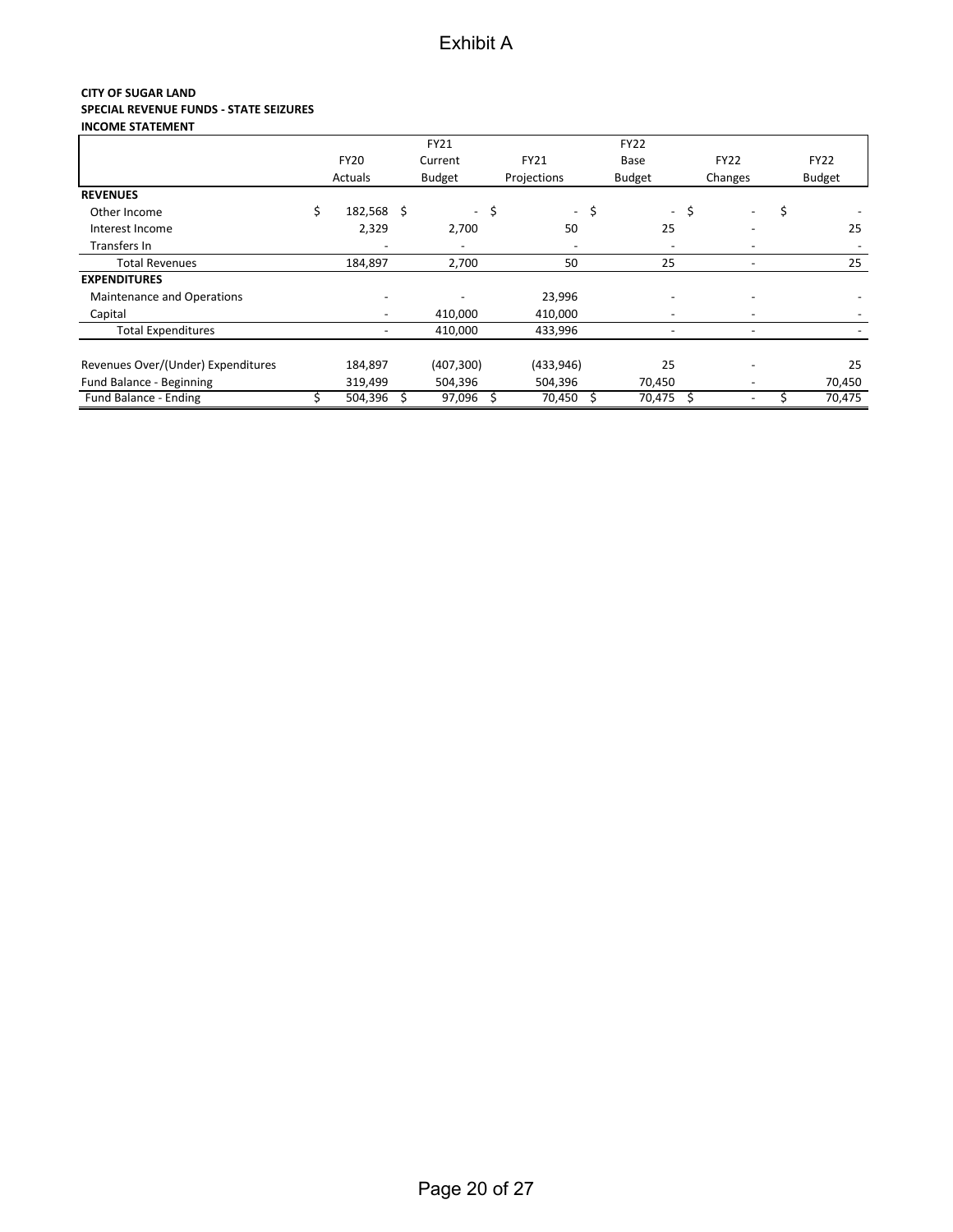#### **CITY OF SUGAR LAND SPECIAL REVENUE FUNDS - LAW ENFORCEMENT INCOME STATEMENT**

|                                    |                          |     | FY21                     |                          |     | <b>FY22</b>              |      |             |                          |               |
|------------------------------------|--------------------------|-----|--------------------------|--------------------------|-----|--------------------------|------|-------------|--------------------------|---------------|
|                                    | <b>FY20</b>              |     | Current                  | <b>FY21</b>              |     | Base                     |      | <b>FY22</b> |                          | <b>FY22</b>   |
|                                    | Actuals                  |     | <b>Budget</b>            | Projections              |     | Budget                   |      | Changes     |                          | <b>Budget</b> |
| <b>REVENUES</b>                    |                          |     |                          |                          |     |                          |      |             |                          |               |
| Other Income                       | \$<br>$\sim$             | \$  | $\overline{\phantom{a}}$ | \$<br>$\sim$             | -\$ | $\sim$                   | \$   |             | -\$<br>$\sim$            |               |
| Interest Income                    | 34                       |     | 125                      | 5                        |     | 10                       |      |             |                          | 10            |
| Transfers In                       | $\overline{\phantom{0}}$ |     | $\overline{\phantom{a}}$ |                          |     | $\overline{\phantom{a}}$ |      |             |                          |               |
| <b>Total Revenues</b>              | 34                       |     | 125                      | 5                        |     | 10                       |      |             | $\overline{\phantom{a}}$ | 10            |
| <b>EXPENDITURES</b>                |                          |     |                          |                          |     |                          |      |             |                          |               |
| Maintenance and Operations         | $\overline{\phantom{0}}$ |     | $\overline{\phantom{a}}$ | $\overline{\phantom{a}}$ |     |                          |      |             | $\overline{\phantom{a}}$ |               |
| <b>Total Expenditures</b>          |                          |     |                          | $\overline{\phantom{a}}$ |     |                          |      |             |                          |               |
| Revenues Over/(Under) Expenditures | 34                       |     | 125                      | 5                        |     | 10                       |      |             |                          | 10            |
| Fund Balance - Beginning           | 4,695                    |     | 4,729                    | 4,729                    |     | 4,734                    |      |             | $\overline{\phantom{a}}$ | 4,734         |
| Fund Balance - Ending              | 4,729                    | -\$ | 4,854                    | 4,734                    | -\$ | 4,744                    | - \$ |             | $\overline{\phantom{a}}$ | 4,744         |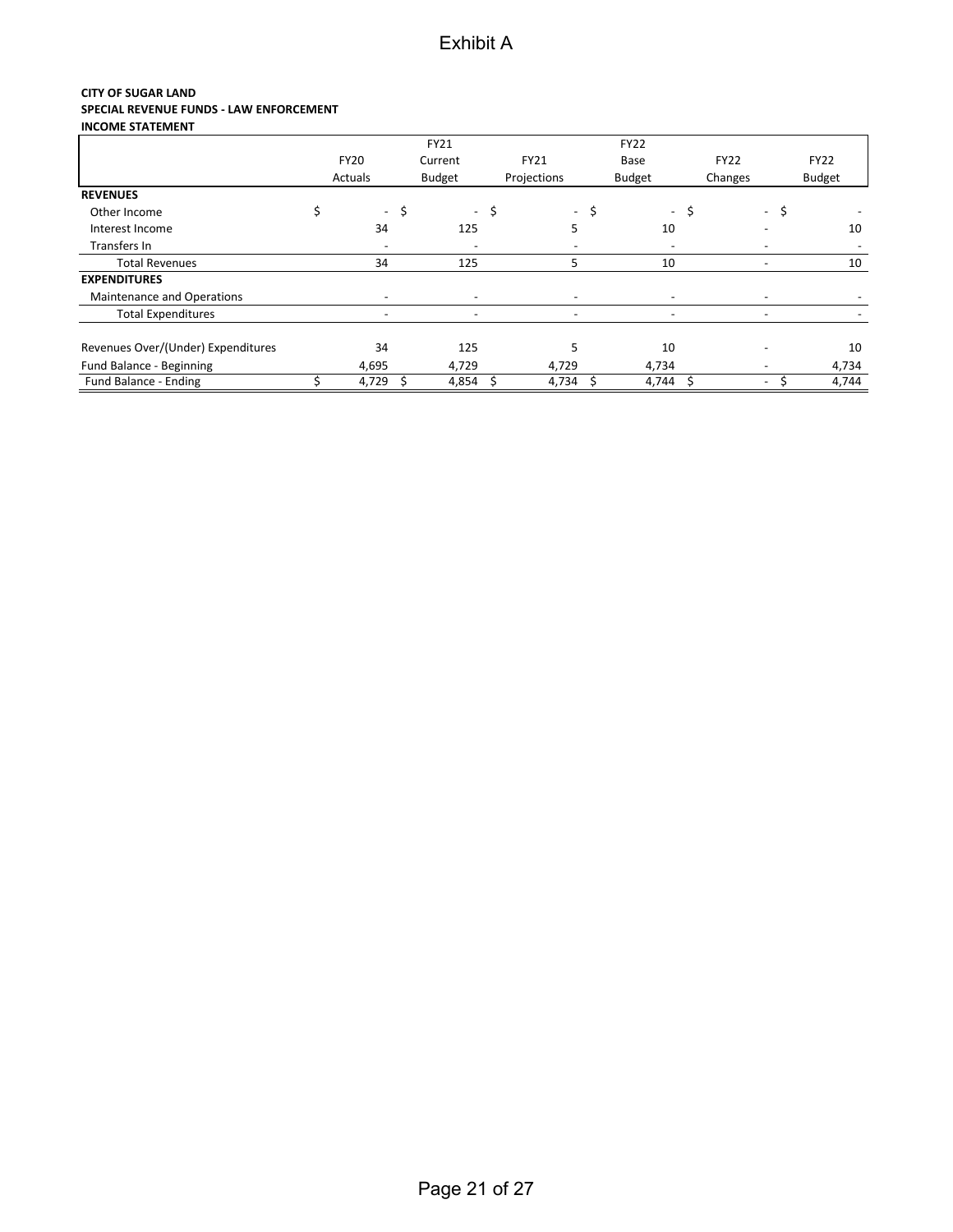#### **CITY OF SUGAR LAND PUBLIC EDUCATION GRANT INCOME STATEMENT**

|                                    |             |                          | <b>FY21</b>              |                  | <b>FY22</b>              |                          |               |
|------------------------------------|-------------|--------------------------|--------------------------|------------------|--------------------------|--------------------------|---------------|
|                                    | <b>FY20</b> |                          | Current                  | <b>FY21</b>      | Base                     | <b>FY22</b>              | <b>FY22</b>   |
|                                    | Actuals     |                          | <b>Budget</b>            | Projections      | <b>Budget</b>            | Changes                  | <b>Budget</b> |
| <b>REVENUES</b>                    |             |                          |                          |                  |                          |                          |               |
| PEG Funds                          | \$          | - \$                     | 170,000                  | 160,000 \$<br>Ŝ. | 170,000 \$               | - \$                     | 170,000       |
| Interest Income                    |             |                          |                          |                  |                          |                          |               |
| Transfers In                       |             |                          | 8,087                    | 8,087            |                          |                          |               |
| <b>Total Revenues</b>              |             |                          | 178,087                  | 168,087          | 170,000                  |                          | 170,000       |
| <b>EXPENDITURES</b>                |             |                          |                          |                  |                          |                          |               |
| Maintenance and Operations         |             |                          | 178,087                  | 115,000          | 223,087                  |                          | 223,087       |
| <b>Total Expenditures</b>          |             | $\overline{\phantom{a}}$ | 178,087                  | 115,000          | 223,087                  | -                        | 223,087       |
| Revenues Over/(Under) Expenditures |             |                          |                          | 53,087           | (53,087)                 |                          | (53,087)      |
| Fund Balance - Beginning           |             | $\overline{\phantom{a}}$ | $\overline{\phantom{a}}$ |                  | 53,087                   | $\overline{\phantom{a}}$ | 53,087        |
| Fund Balance - Ending              |             | $\overline{\phantom{0}}$ | $\overline{\phantom{a}}$ | 53,087           | $\overline{\phantom{a}}$ | $\overline{\phantom{0}}$ |               |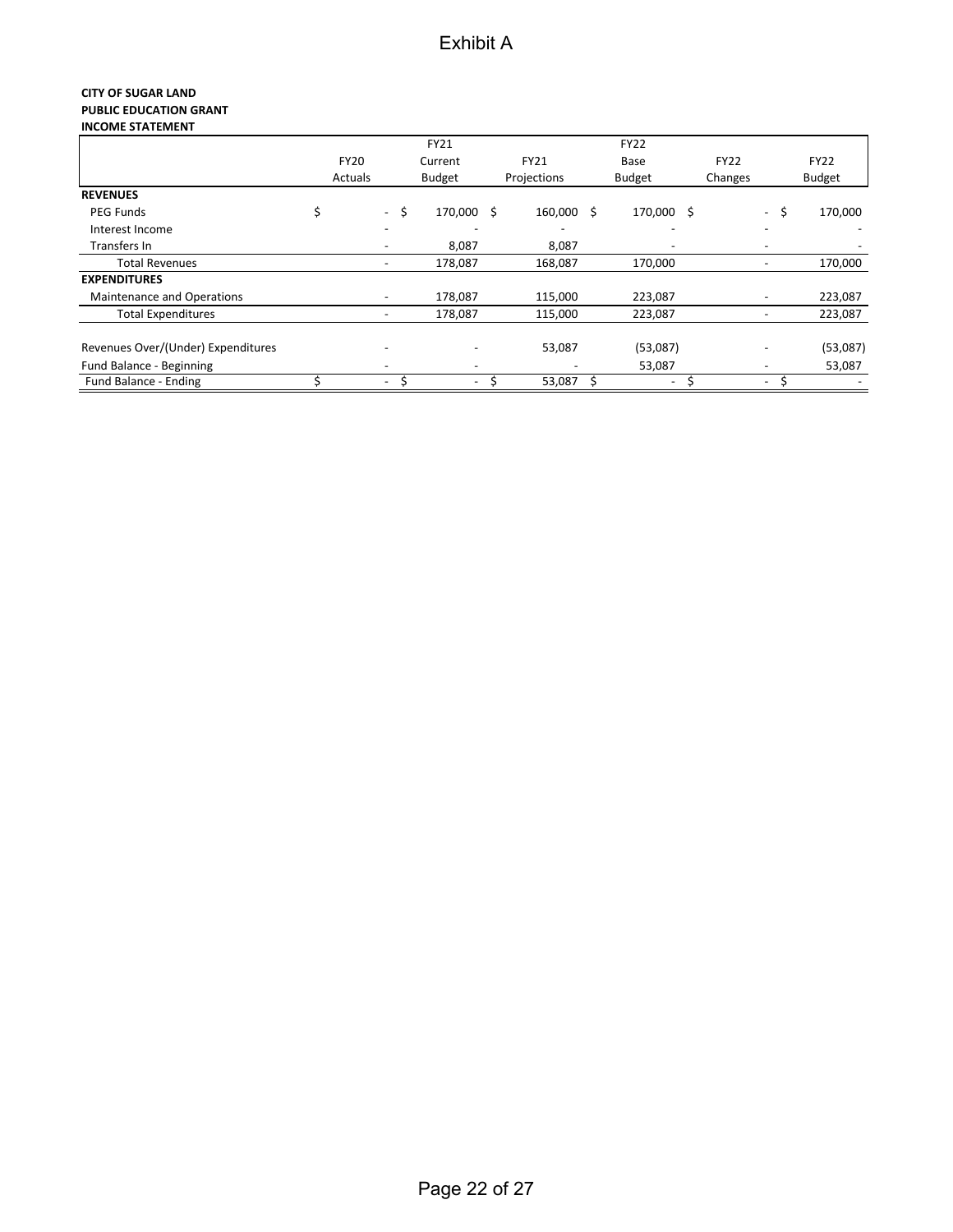#### **CITY OF SUGAR LAND SPECIAL REVENUE FUND- AMERICAN RESCUE PLAN ACT (ARPA) FUND INCOME STATEMENT**

|                                    |             |                          |      | FY21          |                              |      |             |     | <b>FY22</b>              |    |             |                              |      |               |
|------------------------------------|-------------|--------------------------|------|---------------|------------------------------|------|-------------|-----|--------------------------|----|-------------|------------------------------|------|---------------|
|                                    | <b>FY20</b> |                          |      | Current       |                              |      | FY21        |     | Base                     |    | <b>FY22</b> |                              |      | <b>FY22</b>   |
|                                    | Actuals     |                          |      | <b>Budget</b> |                              |      | Projections |     | <b>Budget</b>            |    | Changes     |                              |      | <b>Budget</b> |
| <b>REVENUES</b>                    |             |                          |      |               |                              |      |             |     |                          |    |             |                              |      |               |
| <b>Federal Funds</b>               |             |                          | - \$ |               |                              | - \$ | 5,557,979   | - Ś | 5,557,979                | -S |             |                              | - \$ | 5,557,979     |
| Interest Income                    |             |                          |      |               |                              |      |             |     |                          |    |             |                              |      |               |
| <b>Total Revenues</b>              |             |                          |      |               | $\qquad \qquad \blacksquare$ |      | 5,557,979   |     | 5,557,979                |    |             | $\qquad \qquad \blacksquare$ |      | 5,557,979     |
| <b>EXPENDITURES</b>                |             |                          |      |               |                              |      |             |     |                          |    |             |                              |      |               |
| Operations & Maintenance           |             | $\overline{\phantom{a}}$ |      |               | $\overline{\phantom{0}}$     |      |             |     | $\overline{\phantom{a}}$ |    |             | $\overline{\phantom{0}}$     |      |               |
| <b>Total Expenditures</b>          |             |                          |      |               | ٠                            |      |             |     | $\blacksquare$           |    |             | ٠                            |      |               |
| Revenues Over/(Under) Expenditures |             |                          |      |               |                              |      | 5,557,979   |     | 5,557,979                |    |             | $\overline{\phantom{a}}$     |      | 5,557,979     |
| Fund Balance - Beginning           |             |                          |      |               |                              |      |             |     | 5,557,979                |    |             | $\overline{\phantom{a}}$     |      | 5,557,979     |
| Fund Balance - Ending              |             | $\overline{\phantom{a}}$ |      |               |                              |      | 5,557,979   |     | 11,115,958               |    |             | $\sim$                       |      | 11,115,958    |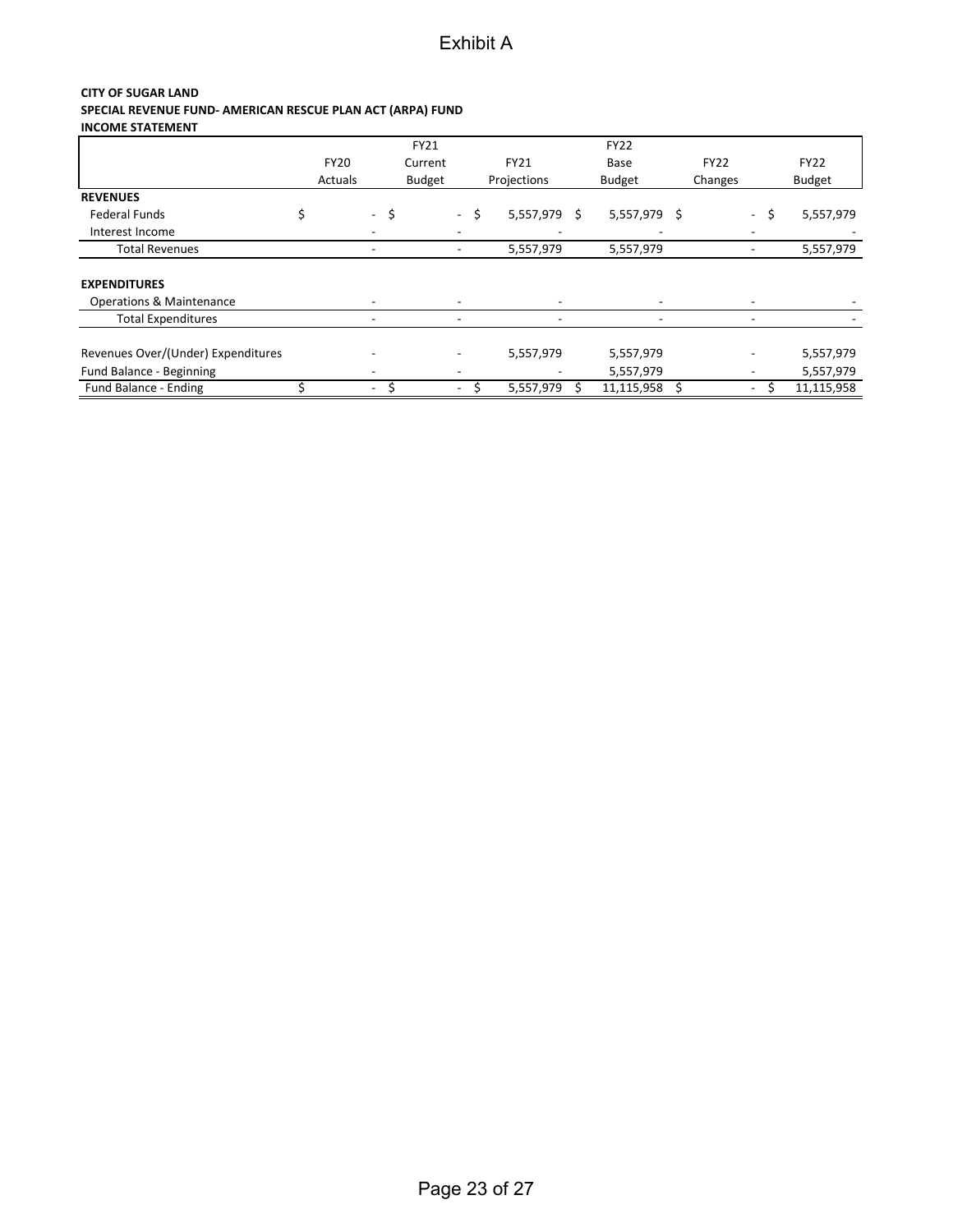#### **CITY OF SUGAR LAND SPECIAL REVENUE FUND - CONTRACT POLICING FUND INCOME STATEMENT**

|                                    |             |                          | FY21          |                          |             |                          | <b>FY22</b>              |             |                              |               |
|------------------------------------|-------------|--------------------------|---------------|--------------------------|-------------|--------------------------|--------------------------|-------------|------------------------------|---------------|
|                                    | <b>FY20</b> |                          | Current       |                          | FY21        |                          | Base                     | <b>FY22</b> |                              | <b>FY22</b>   |
|                                    | Actuals     |                          | <b>Budget</b> |                          | Projections |                          | <b>Budget</b>            | Changes     |                              | <b>Budget</b> |
| <b>REVENUES</b>                    |             |                          |               |                          |             |                          |                          |             |                              |               |
| <b>Contracted Services</b>         |             | - \$                     |               | - \$                     |             | - \$                     | 716,030 \$               |             | \$<br>$\sim$                 | 716,030       |
| Interest Income                    |             |                          |               |                          |             |                          |                          |             |                              |               |
| <b>Total Revenues</b>              |             |                          |               |                          |             |                          | 716,030                  |             |                              | 716,030       |
| <b>EXPENDITURES</b>                |             |                          |               |                          |             |                          |                          |             |                              |               |
| <b>Personnel Costs</b>             |             |                          |               |                          |             |                          | 716,030                  |             |                              | 716,030       |
| <b>Total Expenditures</b>          |             | $\overline{\phantom{a}}$ |               | $\overline{\phantom{a}}$ |             | $\overline{\phantom{a}}$ | 716,030                  |             | $\qquad \qquad \blacksquare$ | 716,030       |
| Revenues Over/(Under) Expenditures |             |                          |               |                          |             |                          | $\overline{\phantom{a}}$ |             |                              |               |
| Fund Balance - Beginning           |             |                          |               |                          |             | -                        | $\overline{\phantom{0}}$ |             |                              |               |
| Fund Balance - Ending              |             | $\overline{\phantom{a}}$ |               | $\overline{\phantom{a}}$ |             | Ś<br>$\sim$              | $\overline{\phantom{0}}$ |             | $\sim$                       |               |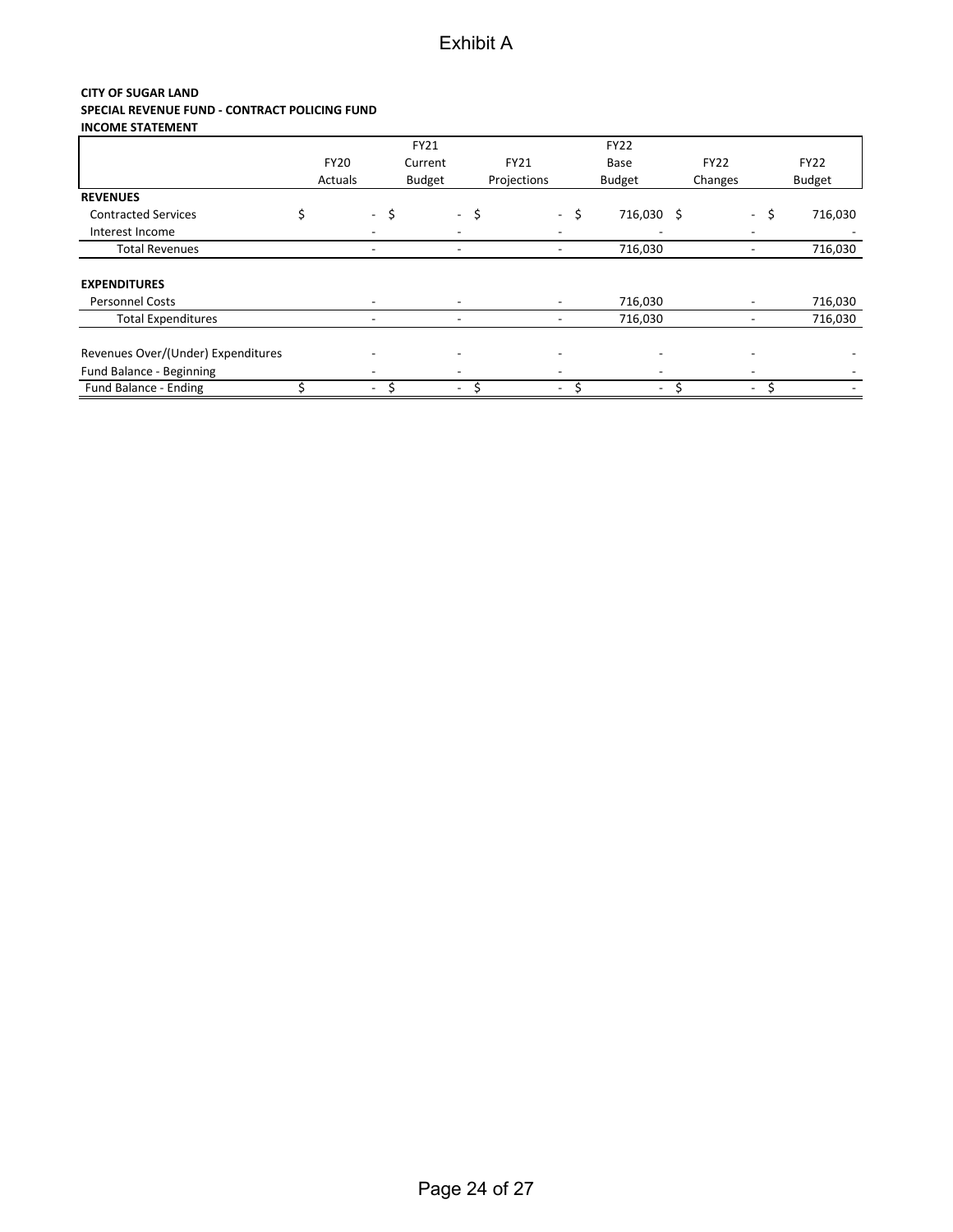#### **CITY OF SUGAR LAND SUGAR LAND DEVELOPMENT CORPORATION INCOME STATEMENT**

|                                                 |                  |     | FY21           |                 | <b>FY22</b>     |             |                          |                 |
|-------------------------------------------------|------------------|-----|----------------|-----------------|-----------------|-------------|--------------------------|-----------------|
|                                                 | <b>FY20</b>      |     | Current        | FY21            | Base            | <b>FY22</b> |                          | <b>FY22</b>     |
|                                                 | Actuals          |     | <b>Budget</b>  | Projections     | <b>Budget</b>   | Changes     |                          | <b>Budget</b>   |
| <b>REVENUES</b>                                 |                  |     |                |                 |                 |             |                          |                 |
| Sales Tax                                       | \$<br>6,346,754  | -\$ | $5,545,142$ \$ | 6,717,097 \$    | $6,545,570$ \$  |             | $\overline{\phantom{a}}$ | \$<br>6,545,570 |
| Interest Income                                 | 108,015          |     | 125,000        | 25,000          | 25,000          |             |                          | 25,000          |
| Miscellaneous                                   | 52,589           |     |                |                 |                 |             |                          |                 |
| TIRZ#1                                          | 1,250,000        |     | 1,500,000      | 1,375,000       | 1,500,000       |             |                          | 1,500,000       |
| <b>Total Revenues</b>                           | 7,757,358        |     | 7,170,142      | 8,117,097       | 8,070,570       |             |                          | 8,070,570       |
| <b>EXPENDITURES</b>                             |                  |     |                |                 |                 |             |                          |                 |
| Economic Development Program                    | 473,671          |     | 649,317        | 649,317         | 625,257         |             |                          | 625,257         |
| <b>Economic Development Incentives</b>          | 1,081,515        |     | 1,775,000      | 690,000         | 1,700,000       |             |                          | 1,700,000       |
| <b>Contractual Services</b>                     | 17,490           |     | 9,790          | 9,790           | 9,790           |             |                          | 9,790           |
| <b>Total Operating Expenditures</b>             | 1,572,677        |     | 2,434,107      | 1,349,107       | 2,335,047       |             |                          | 2,335,047       |
| Debt Service                                    | 4,088,984        |     | 4,053,721      | 4,053,721       | 4,024,090       |             |                          | 4,024,090       |
| <b>Reserve for Opportunities</b>                |                  |     |                |                 | 2,000,000       |             |                          | 2,000,000       |
| Capital Projects Reimbursement                  | 1,543,637        |     | 670,000        | 670,000         |                 |             |                          |                 |
| <b>Transfers to Other Funds</b>                 | 618,985          |     | 764,123        | 764,123         | 732,467         |             |                          | 732,467         |
| <b>Total Non-Operating Expenditures</b>         | 6,251,605        |     | 5,487,844      | 5,487,844       | 6,756,557       |             |                          | 6,756,557       |
| <b>Total Expenditures</b>                       | 7,824,282        |     | 7,921,951      | 6,836,951       | 9,091,604       |             |                          | 9,091,604       |
| Revenues Over/(Under) Expenditures              | (66, 924)        |     | (751, 809)     | 1,280,146       | (1,021,034)     |             |                          | (1,021,034)     |
| Fund Balance - Beginning                        | 10,303,367       |     | 10,236,444     | 10,236,444      | 11,516,590      |             |                          | 11,516,590      |
| <b>Accrued Sales Tax</b>                        | (1,011,327)      |     | (1,011,327)    | (1,011,327)     | (1,011,327)     |             |                          | (1,011,327)     |
| Debt Service Reserve                            | (4,044,391)      |     | (3,936,355)    | (3,936,355)     | (3,876,840)     |             |                          | (3,876,840)     |
| Fund Balance - Ending                           | \$<br>5,180,725  | \$  | 4,536,953      | \$<br>6,568,908 | \$<br>5,607,389 | \$          |                          | \$<br>5,607,389 |
|                                                 |                  |     |                |                 |                 |             |                          |                 |
| Minimum Fund Balance (15%)<br>Over/Under Policy | \$<br>952,013 \$ |     | 831,771 \$     | 831,771 \$      | 981,836         |             | $\overline{\phantom{0}}$ | \$<br>981,836   |
|                                                 | 4,228,712        |     | 3,705,182      | 5,737,137       | 4,625,554       |             |                          | 4,625,554       |
| Bond Coverage Ratio (>1.25x)                    | 1.59             |     | 1.40           | 1.68            | 1.65            |             |                          | 1.65            |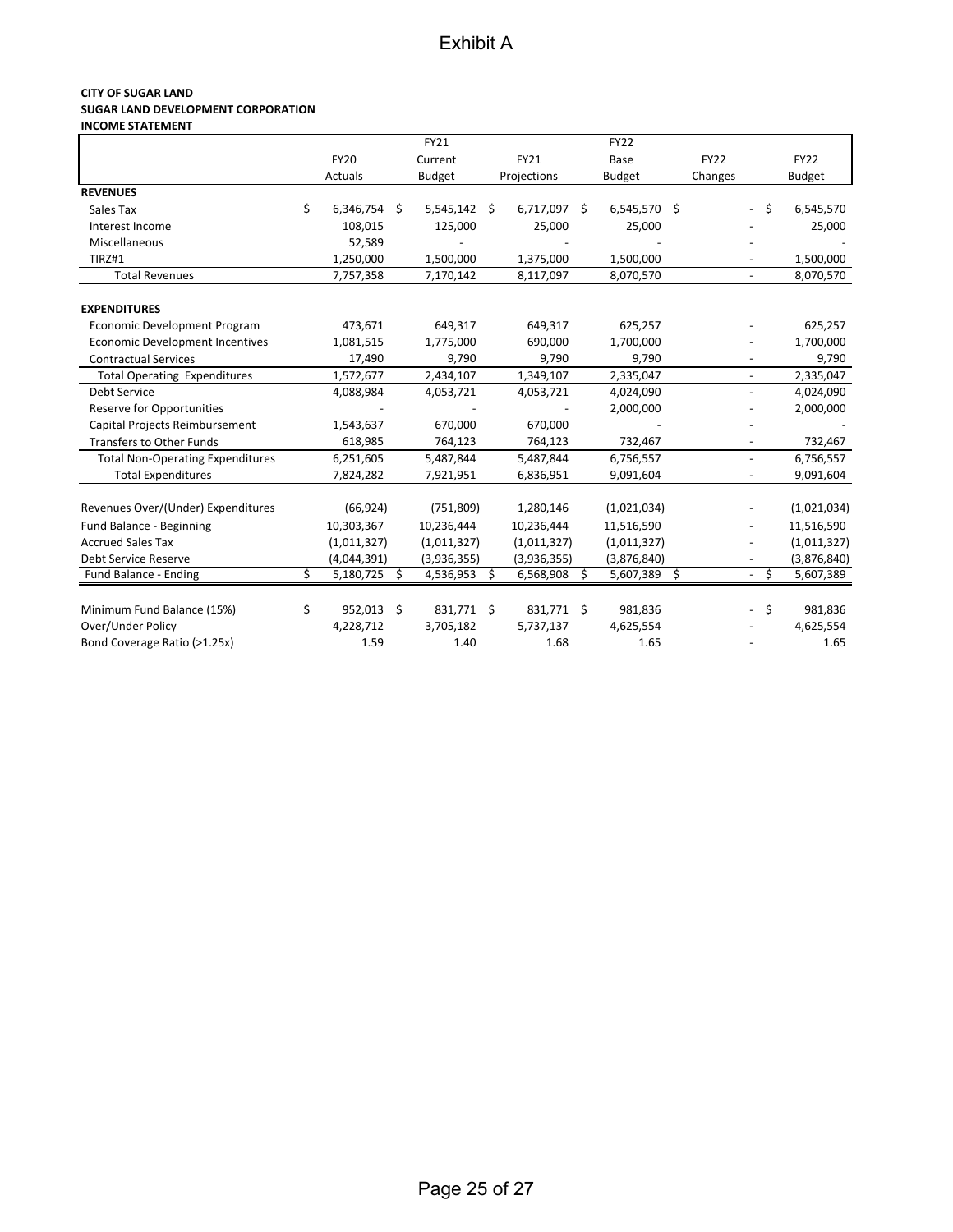#### **CITY OF SUGAR LAND SUGAR LAND 4B CORPORATION INCOME STATEMENT**

|                                         |                      | FY21           |              | <b>FY22</b>        |             |                          |               |
|-----------------------------------------|----------------------|----------------|--------------|--------------------|-------------|--------------------------|---------------|
|                                         | <b>FY20</b>          | Current        | FY21         | Base               | <b>FY22</b> |                          | <b>FY22</b>   |
|                                         | Actuals              | <b>Budget</b>  | Projections  | <b>Budget</b>      | Changes     |                          | <b>Budget</b> |
| <b>REVENUES</b>                         |                      |                |              |                    |             |                          |               |
| Sales Tax                               | \$<br>$6,346,754$ \$ | $5,545,142$ \$ | 6,717,097 \$ | 6,545,570 \$       |             | - \$                     | 6,545,570     |
| Interest Income                         | 95,775               | 125,000        | 15,000       | 15,000             |             |                          | 15,000        |
| TIRZ#1                                  | 156,886              | 145,300        | 145,300      | 146,863            |             |                          | 146,863       |
| Miscellaneous                           | 80,000               | 80,000         | 80,000       | 80,000             |             |                          | 80,000        |
| <b>Operating Revenues</b>               | 6,679,415            | 5,895,442      | 6,957,397    | 6,787,433          |             | $\blacksquare$           | 6,787,433     |
| <b>Bond Proceeds</b>                    | 27,157,311           |                |              |                    |             |                          |               |
| Non-operating Revenues                  | 27,157,311           |                |              |                    |             | $\blacksquare$           |               |
| <b>Total Revenues</b>                   | 33,836,726           | 5,895,442      | 6,957,397    | 6,787,433          |             | $\blacksquare$           | 6,787,433     |
|                                         |                      |                |              |                    |             |                          |               |
| <b>EXPENDITURES</b>                     |                      |                |              |                    |             |                          |               |
| Economic Development Program            | 365,374              | 874,670        | 874,670      | 569,870            |             |                          | 569,870       |
| <b>Contractual Services</b>             | 13,789               | 3,950          | 3,950        | 3,950              |             |                          | 3,950         |
| <b>Total Operating Expenditures</b>     | 379,163              | 878,620        | 878,620      | 573,820            |             | $\overline{\phantom{a}}$ | 573,820       |
| <b>Debt Service</b>                     | 3,042,596            | 3,020,625      | 3,020,625    | 2,645,700          |             |                          | 2,645,700     |
| <b>Incentives</b>                       | 766,322              | 37,500         | 3,400,000    | 2,537,500          |             |                          | 2,537,500     |
| Payment to Escrow Account               | 26,715,744           |                |              |                    |             |                          |               |
| <b>Issuance Costs</b>                   | 434,358              |                |              |                    |             |                          |               |
| Reserve for Opportunities               |                      | 4,981,886      | 81,886       | 500,000            |             |                          | 500,000       |
| <b>Transfers to Capital Projects</b>    | 763,200              | 650,000        | 2,150,000    | 1,000,000          |             |                          | 1,000,000     |
| Transfers to Other Funds                | 757,367              | 881,983        | 881,983      | 798,888            |             |                          | 798,888       |
| <b>Total Non-Operating Expenditures</b> | 32,479,587           | 9,571,994      | 9,534,494    | 7,482,088          |             |                          | 7,482,088     |
| <b>Total Expenditures</b>               | 32,858,749           | 10,450,614     | 10,413,114   | 8,055,908          |             |                          | 8,055,908     |
|                                         |                      |                |              |                    |             |                          |               |
| Revenues Over/(Under) Expenditures      | 977,977              | (4,555,172)    | (3,455,717)  | (1, 268, 475)      |             |                          | (1, 268, 475) |
| Fund Balance - Beginning                | 9,437,421            | 10,415,398     | 10,415,398   | 6,959,681          |             |                          | 6,959,681     |
| <b>Accrued Sales Tax</b>                | (1,011,327)          | (1,011,327)    | (1,011,327)  | (1,011,327)        |             |                          | (1,011,327)   |
| Debt Service Reserve                    | (2,811,500)          | (2,441,009)    | (2,441,009)  | (2,211,500)        |             |                          | (2,211,500)   |
| Fund Balance - Ending                   | \$<br>$6,592,571$ \$ | 2,407,890 \$   | 3,507,345    | \$<br>2,468,379 \$ |             | \$<br>$\sim$             | 2,468,379     |
|                                         |                      |                |              |                    |             |                          |               |
| Minimum Fund Balance (15%)              | \$<br>952,013 \$     | 831,771 \$     | 831,771 \$   | 981,836            |             | \$                       | 981,836       |
| Over/Under Policy                       | 5,640,558            | 1,576,119      | 2,675,574    | 1,486,544          |             |                          | 1,486,544     |
| Bond Coverage Ratio (>1.25x)            | 2.13                 | 1.88           | 2.54         | 3.26               |             |                          | 3.26          |